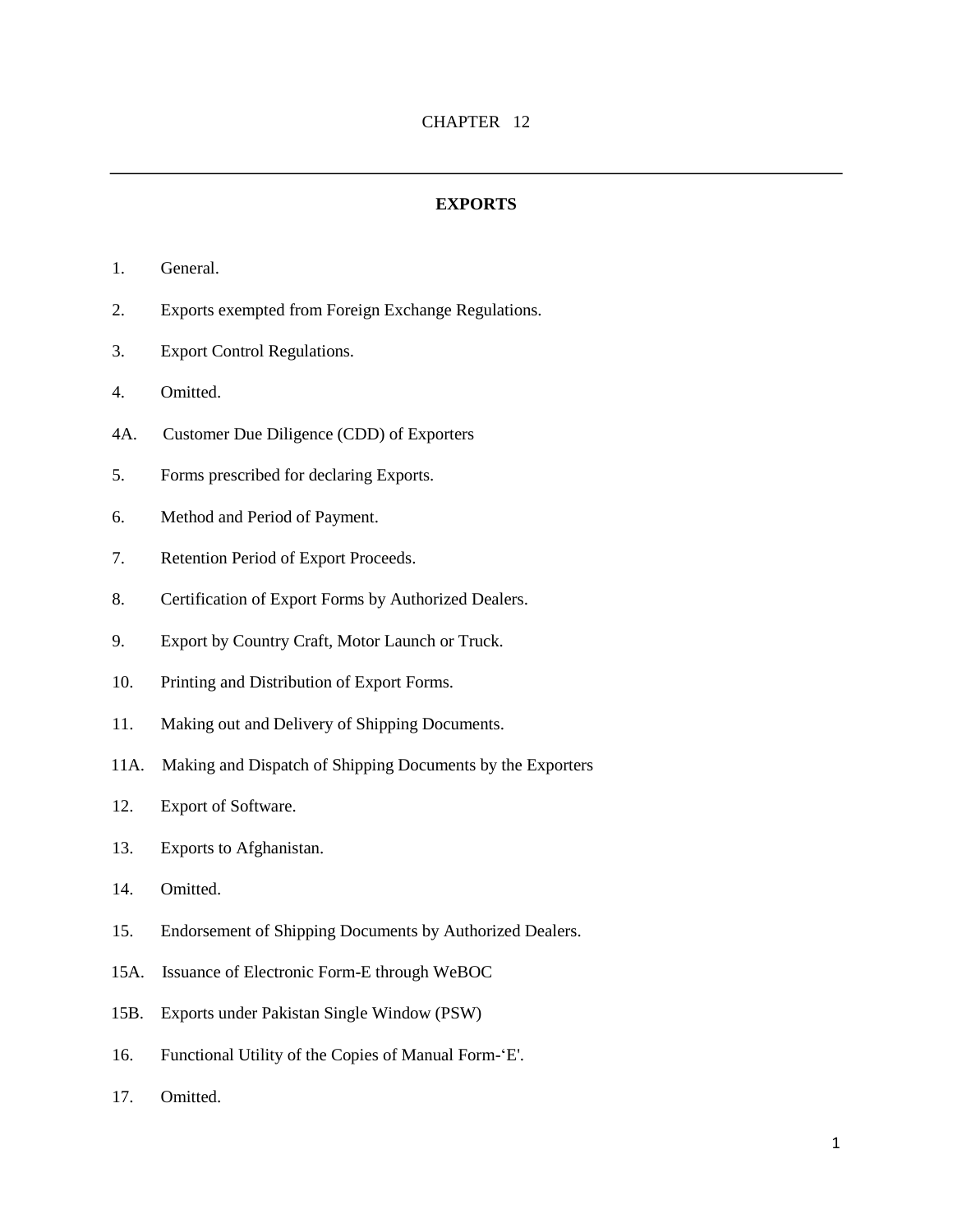- 18. Omitted.
- 19. Submission of Export Documents to Authorized Dealers.
- 20. Scrutiny of Documents.
- 21. Exports subject to receipt of Advance Payments on Irrevocable Letters of Credit.
- 22. Omitted.
- 23. Part Drawings and Advance Remittances.
- 24. Short Shipment.
- 25. Shipments Shut-out Entirely.
- 26. Shipment Lost or Damaged in Transit.
- 27. Advance Remittances against Exports.
- 28. Omitted.
- 29. Export on DA/TR basis- Non-payment by Foreign Buyers.
- 30. Verification of Export Proceeds Realization Certificate.
- 31. Issue of Duplicate Export Proceeds Realization Certificate.
- 32. Payment of Freight in Rupees.
- 33. Reporting of Overdue cases.
- 34. Export of Jewellery/Precious or Semi-precious Stones.
- 35. Remittance of Export Commission, Brokerage and Discount.
- 36. Export of Services.
- 37. Retention of a part of incremental export earnings.
- 38. Omitted.
- 39. Business to Consumer (B2C) e-Commerce Exports
- 40. Utilization of Funds held in Exporters' Special Foreign Currency Account
- 41. Framework for Exports of Goods under Business to Business to Consumer (B2B2C) Model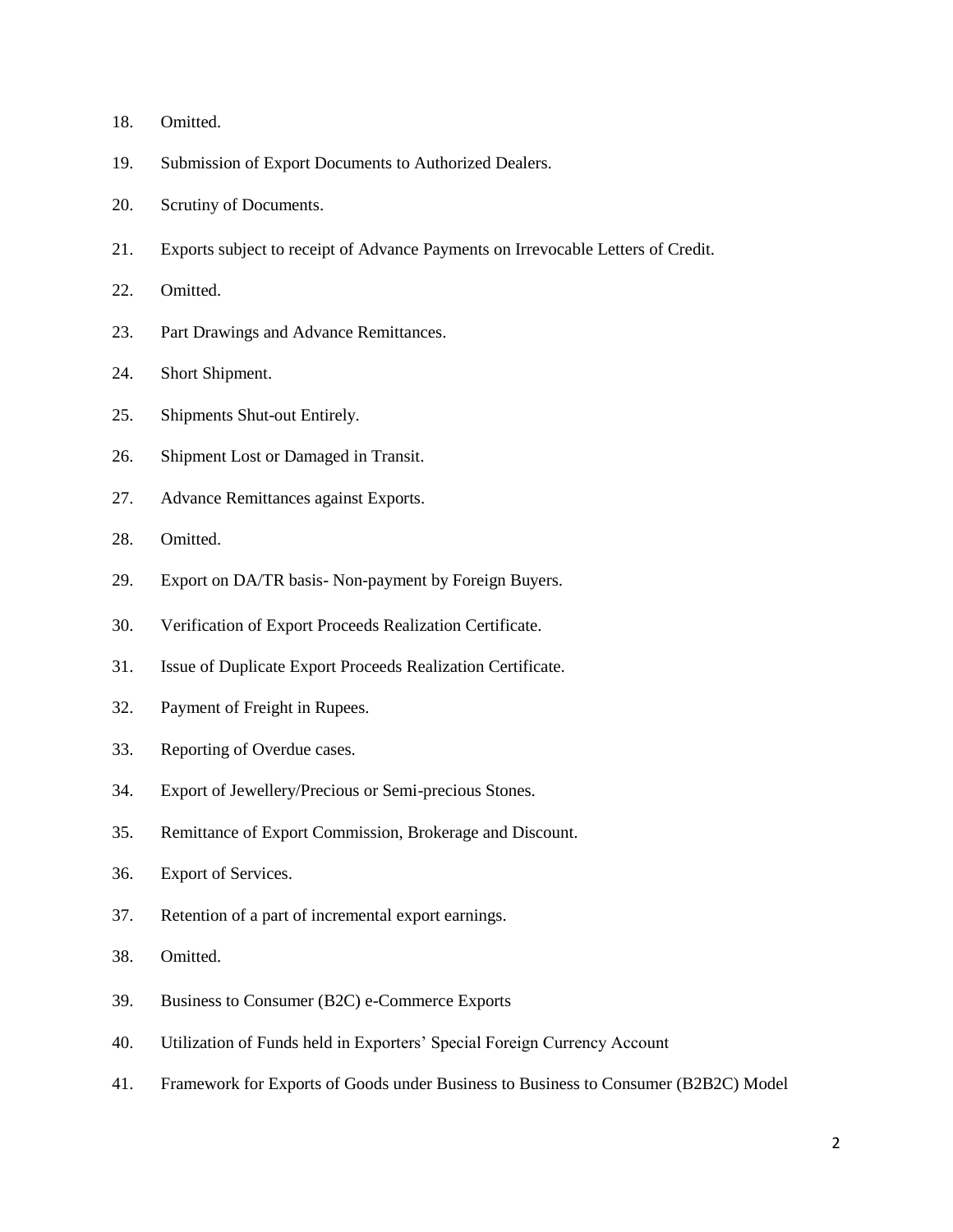## **CHAPTER 12**

## **EXPORTS**

### **1. General.**

i) The Government of Pakistan has, by Notification Nos. I(6)-ECS/48 and I(7)ECS/48 both dated the 1st July, 1948, issued in pursuance of Section 12 of the Foreign Exchange Regulations Act 1947, prohibited the export by post and otherwise than by post, of any goods either directly or indirectly, to any place outside Pakistan, unless a declaration is furnished by the exporter to the Collector of Customs or to such other person as the State Bank may specify in this behalf that foreign exchange representing the full export value of the goods has been or will be disposed of in a manner and within a period specified by the State Bank. This chapter deals with the regulations governing exports from Pakistan.

ii) The Incoterms introduced by ICC for exports to provide a set of international rules to avoid uncertainty of different interpretation of the most commonly used trade terms in foreign trade may be adopted.<sup>1</sup>

## **2. Exports exempted from Foreign Exchange Regulations.**

The prohibition mentioned in para 1(i) above does not apply to exports to Afghanistan, to the extent mentioned in subsequent paragraph 13 (i), and to the export of goods exempted from the provision of the Export Policy Order as notified by Ministry of Commerce from time to time<sup>2</sup>.

## **3. Export Control Regulations.**

Export of goods from Pakistan is regulated by the Ministry of Commerce, Government of Pakistan, under the Imports and Exports (Control) Act, 1950 and the Statutory Regulatory Orders issued thereunder. Foreign exchange regulations regarding exports cover all goods exported from Pakistan except as exempted under Para 2 above. Similarly, nothing in the foreign exchange regulations relieves the exporters from the necessity of complying with the Export Policy Order as laid down by the Government from time to time, including the necessity of obtaining an export license/ Permits/ NOCs/Certificates, wherever required.

## **4. Omitted**

 $\overline{a}$ 

## **4A. Customer Due Diligence (CDD) of Exporters.**

Authorized Dealers shall conduct CDD of exporters following a risk-based approach. At the time of on boarding a customer, Authorized Dealers shall capture the relevant information about trade related activities of the customer and incorporate it in the Customer's Risk Profile giving due weightage to various risk factors

<sup>&</sup>lt;sup>1</sup> FE Circular No. 15 Dated August 15, 2003

<sup>2</sup>Para 4 of Export Policy Order accessible at:

https://www.commerce.gov.pk/wp-content/uploads/2020/09/Export-Policy-Order-25-09-2020.pdf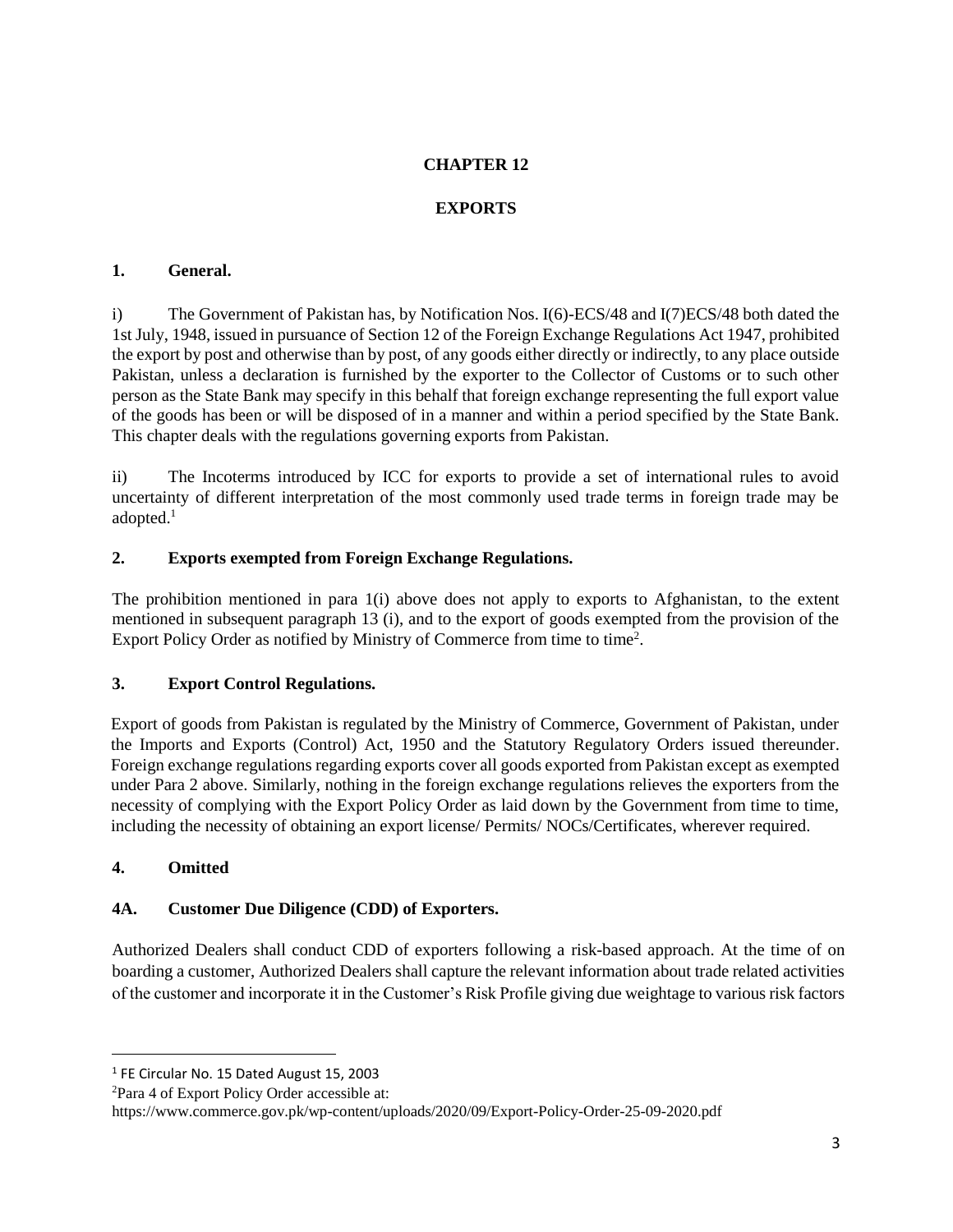as required under Framework for Managing Risks of Trade Based Money Laundering and Terrorist Financing.

## **5. Forms prescribed for declaring Exports.**

i) As required under the Federal Government Notification Nos. I (6)-ECS/48 and I(7)ECS/48 both dated the 1st July, 1948, the exporters are required to declare their exports to the Customs/Postal authorities in Manual / Electronic Form 'E' (Appendix V-10). Manual/ Electronic Form 'E' must be certified by the Authorized Dealer in a convertible foreign currency.

ii) However, in case of exports under Pakistan Single Window (PSW), all exporters of goods shall submit a declaration to Pakistan Customs, in the prescribed manner, that the payment against exported goods has been or will be received through an Authorized Dealer as prescribed by State Bank. Likewise, in case of B2C e-Commerce Exports, the declaration required, as per sub-para 1 above, shall be filed by the courier company on behalf of exporter in the prescribed format. All declarations must be submitted by the relevant person/entity in a convertible foreign currency only.

# **6. Method and period of Payment.**

i) Full export value of goods exported from Pakistan and declared to the Custom authorities should be received in an approved manner, as embodied in State Bank of Pakistan's (SBP) Notification No. F.E. 3/2001-SB dated the 28<sup>th</sup> September, 2001 on the due date for payment or within 180 days from the date of shipment, whichever is earlier, or within such period as may be prescribed by SBP through specific or general instruction, through an Authorized Dealer either in convertible foreign currency in which the Authorized Dealer maintains accounts or in Pakistan rupee from a repatriable Rupee account of a nonresident. In case of shipment on DP/CAD/ sight basis the payment should be received within 45 days from date of shipment. However, where the terms of sale/irrevocable letter of credit provide for payment on 180 days' usance from the date of shipment, it shall be permissible for the exporter to repatriate the export proceeds within 195 days from shipment date. Prior approval of the Exchange Policy Department, SBP should be obtained before arranging for payment in any manner other than that mentioned above.

ii) Where the terms of sale provide for payment earlier than 180 days, including DP/CAD/ sight bills, Authorized Dealers may allow extension in the realization period if they are satisfied with the written explanation given for delay in realization by exporter. Such explanation must be supported by documents/ communication from the foreign buyer and the extension must not exceed the period beyond 180 days from the date of shipment. Authorized Dealers shall not allow extension in the realization period, once they have reported the case as overdue to FEOD, SBP-BSC.

# **7. Retention period of Export Proceeds with Authorized Dealers upon Realization**

It is permissible for exporters to retain the export proceeds including 'Advance Payments' in foreign currency with an Authorized Dealer in Pakistan for five working days of receipt of funds by Authorized Dealer (value date of Nostro Account) and to sell the same within this period to any Authorized Dealer. In case of payments where the purpose of remittance has not been identified in the remittance message as payment against exports, the above period shall start once the same is determined by the Authorized Dealer. The foreign currency so retained shall be kept by the Authorized Dealers in 'Special Exporters' Account' outside their 'Exposure' limits. However, if an exporter does not conclude a transaction with an Authorized Dealer by end of the fifth working day, the Authorized Dealer that has received the export proceeds shall purchase the same at least at the 'buying' rate of weighted average customer exchange rate of that day as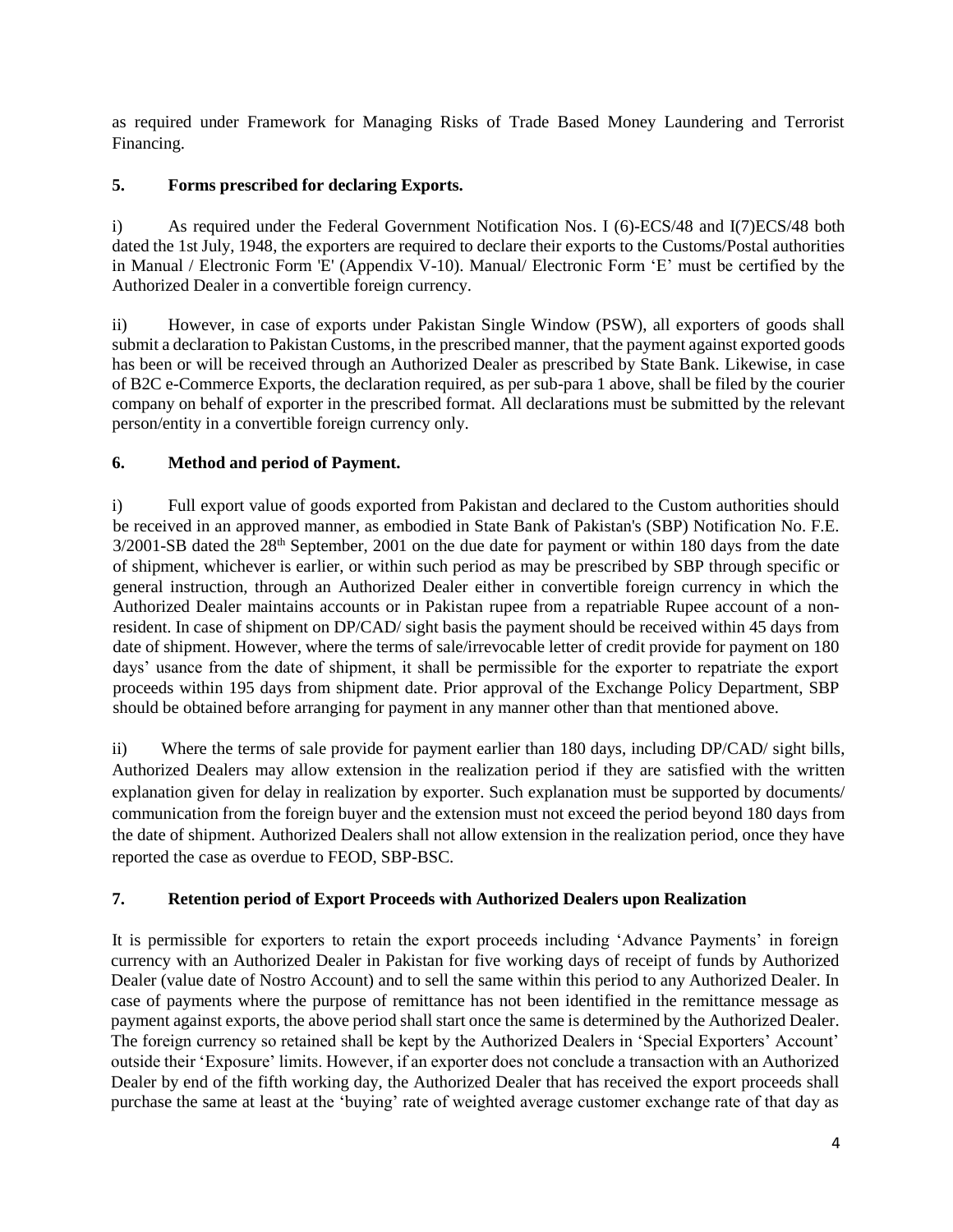available on SBP website under advice to the concerned exporter. In case weighted average customer exchange rate is not available on SBP website for any currency, the Authorized Dealers may use their own weighted average customer exchange rate for the currency on that day. Authorized Dealers would allow exporters, upon their request, to retain permissible percentage of export proceeds in Exporters' Special Foreign Currency Account as per para 12, 35, 36 and 37 of this chapter.

## **8. Responsibilities of Authorized Dealers to Ensure Realization of Export Proceeds.**

i) In case of exports through Form-E, all the four copies in case of manual Form-E or the Electronic Form-E are required to be certified by the Authorized Dealer, before lodgment by exporters with the Customs/Postal authorities, as under:

- a) Certified that the above exporter(s) is/are known to us, that she/he/they is/are bona fide business person(s) in Pakistan and that she/he/they has/have made arrangements with us for the realization of the export proceeds, of the goods declared on this form on the due date for payment or within 180 days from the date of shipment, whichever is earlier, in accordance with the State Bank's Notification No. FE 3/2001-SB dated the 28<sup>th</sup> September, 2001 and that we are satisfied with said arrangements. We have also satisfied ourselves about the bonafides of the importers/consignees abroad and their credentials etc.
- b) We undertake to ensure that export proceeds against shipment on firm contract shall be received by us on the due date for payment or within 180 days from the date of shipment, whichever is earlier, in accordance with the State Bank's Notification No. FE 3/2001-SB dated the 28<sup>th</sup> September, 2001.

ii) In case of exports under Pakistan Single Window, Authorized Dealer shall be responsible to ensure that export proceeds against shipment are received by them as per prescribed time and manner in accordance with the State Bank's Notification No. FE 3/2001-SB dated the 28<sup>th</sup> September, 2001.

iii) Authorized Dealers shall not undertake export transactions unless they have satisfied themselves with regard to the following:

- a) Arrangements have been made for realization of export proceeds of the goods covered by the relevant export transactions.
- b) Bonafides of the transactions and the importers/consignees abroad and their credentials have been verified as laid down in relevant instructions for managing the risks of trade-based money laundering and terrorist financing. Wherever necessary they should make discreet enquiries through their foreign correspondents. In case of shipments against T.R. (Trust Receipts) or D.A. (Documents against Acceptance) greater care should be exercised by the Authorized Dealers while undertaking the transaction.
- c) Arrangements have been made for receipt of documents of title to goods or other title document of cargo like Railway Receipt, Bill of Lading, Airway Bill, Truck Receipt.
- d) Genuineness of the charter party, where shipment is to be made against a charter party Bill of Lading, has been verified. Discrete enquiries should be made about the carrier and the importers as indicated in [sub-paragraph \(b\) above](http://www.sbp.org.pk/femanual/Updated%20FE%20Manual/chapters/chapter12.htm#Bullet 7 (b) (ii)) to safeguard against any loss of cargo or foreign exchange in such cases. For this purpose, the Authorized Dealer may seek the necessary documentary evidences from the exporter including but not limited to Charter Party Agreement.
- e) The export form has been signed by the exporter or his authorized agent, in case of manual 'E' Form. The signatory should disclose his status/capacity in the concerned firm/company etc., i.e. Director/Partner/ Proprietor/Manager etc. In case the form is signed by the agent of the exporter, it should be ensured by the Authorized Dealers that he holds a valid legal power of attorney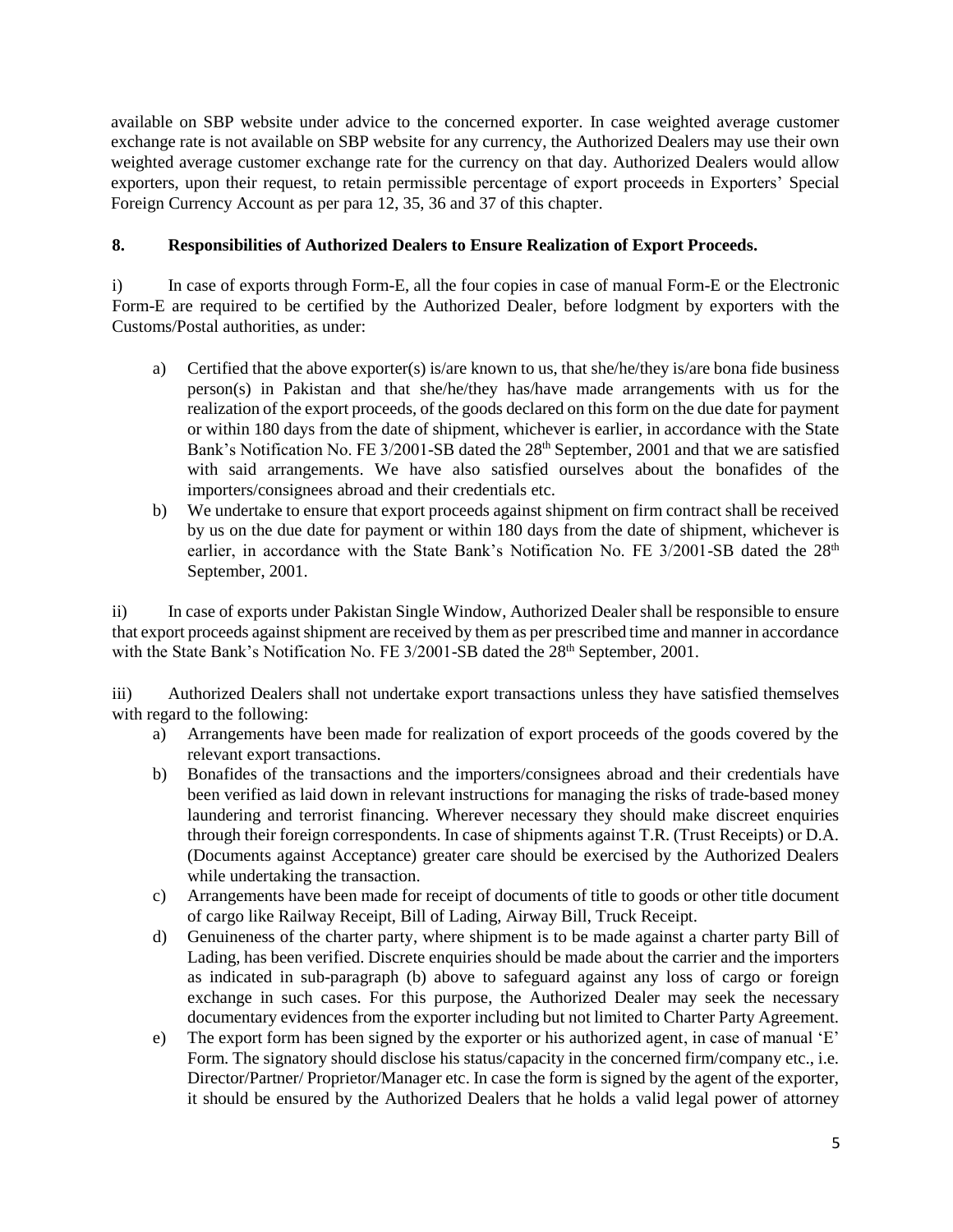from the exporter and the terms of the power of attorney are such that the exporter as well as the attorney can be held responsible severally and jointly for the repatriation of the export proceeds to Pakistan.

- f) Letter of credit for export to Asian Clearing Union member country has been received under the ACU Arrangement, unless the export is covered by a loan/credit extended to the importing country by International Agencies like IBRD/Asian Development Bank etc., in which case letters of credit will be established envisaging payment in convertible currencies outside the Asian Clearing Union Arrangement.
- g) In the case of re-export of imported goods, the conditions laid down by the Ministry of Commerce through the existing export policy have been complied with.

## **9. Export by Country Craft, Motor Launch or Truck.**

Authorized Dealers can also process exports transactions involving transport by means of country-craft or motor-launch or truck subject to normal procedure followed in case of exports.

## **10. Maintenance of Record of Export Forms**

## **i) Printing and Distribution of Export Forms**

In case of exports through manual Form-E, head/principal offices of Authorized Dealers are required to maintain a complete record of all export forms, printed by them, and of their distribution to their branches and customers. This record should show branch-wise distribution of the export forms. It is the responsibility of the head/principal Offices to keep their relevant branches adequately stocked with the export forms as per their needs and ensure reconciliation of E-forms at a regular interval to avoid misuse of manual E-forms.

## **ii) Maintenance of Party-wise Record of Certified Export Forms.**

Head/Principal Offices of Authorized Dealers should also maintain in their system the particulars of export forms issued and certified by them in respect of each exporter. They should also record against each form the date of submission of the export documents in cases where shipments have been made, or of the surrender of complete set of export forms in cases where goods have not at all been entered for shipment or of submission of complete "shut-out notice" in cases where the goods have been entered for shipment but have been shut-out. Against each export form, the Authorized Dealers should also indicate the date of realization of the export proceeds wherever the documents are negotiated or collected through them. In cases where none of the above documents are received by them within the period of 21 days from the date of certification on the relative export forms, the Authorized Dealers should immediately get in touch with the exporter concerned to ascertain whether or not the shipment has been effected. If the Authorized Dealer is satisfied that the exporter has not yet been able to ship the goods against the certified export form, it should make a suitable notation against the relevant certified export form and follow it up till the documents referred to above are submitted to it. All other cases, where the exporters do not respond to the notices of the Authorized Dealers, should be reported to the Foreign Exchange Operations Department, SBP-Banking Services Corporation on monthly basis in the prescribed form (Appendix V-11).

(iii) Authorized Dealers report Electronic Form-Es on V-11 but subsequently they do not report the EFEs as overdue in V-20 despite the fact that their status is displayed as overdue in WeBOC. Authorized Dealers are required to report all EFEs that become overdue during the previous month on V-20 data file electronically to FEOD even if they fail to obtain shipping documents from exporters as per applicable instructions.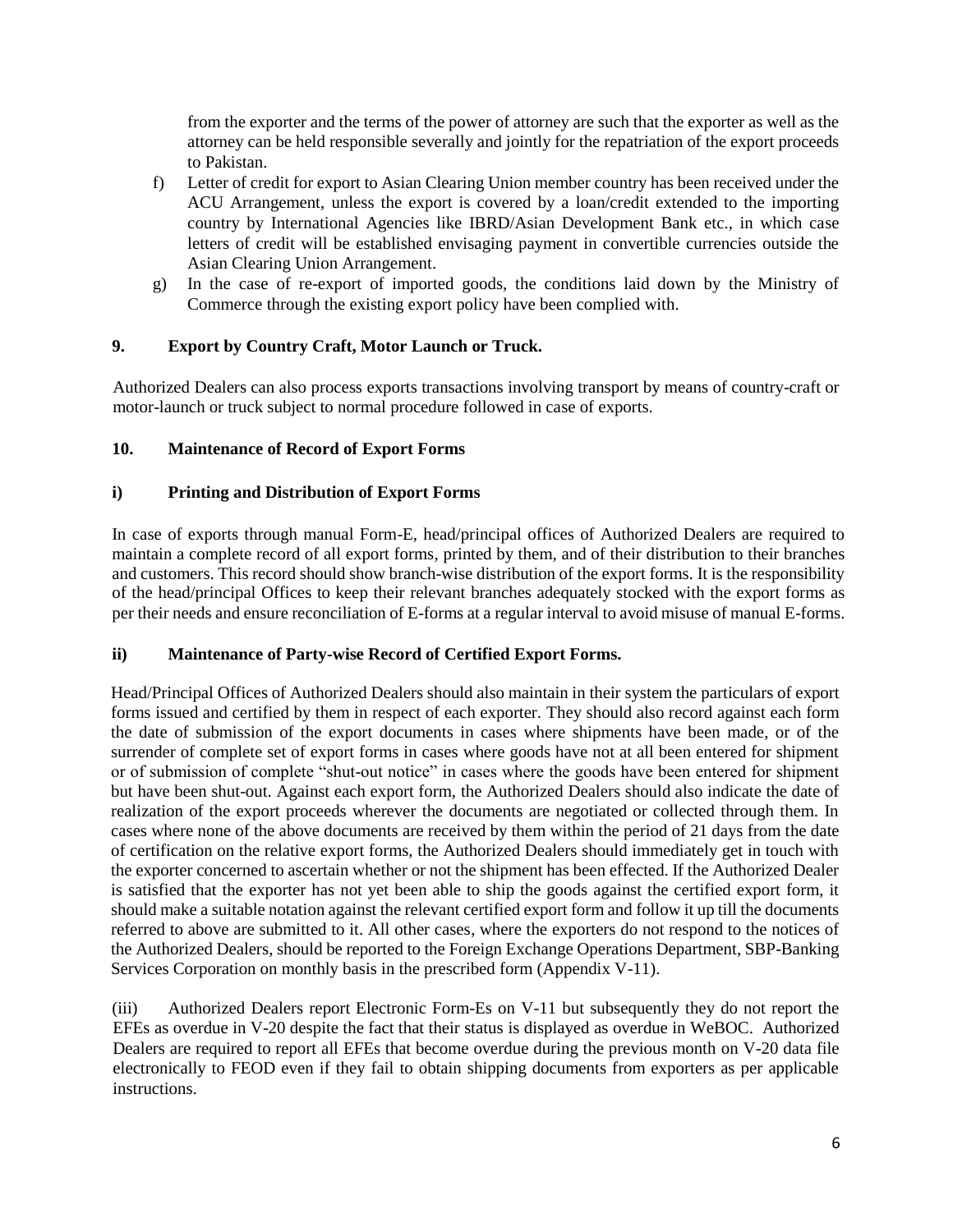#### **11. Making out and Delivery of Shipping Documents.**

In exercise of the powers vested in it under Section 20(3) of the Act, State Bank has directed all carriers whether common or private (railway, shipping, motor trucking or airline companies) and their agents as under:

- i) (a) In respect of export of goods from Pakistan to foreign countries by land route or by sea, the Railway Receipts, Bills of Lading, Truck Receipts or any other documents of title to cargo should be drawn only to the order of an Authorized Dealer designated for the purpose by the exporter. This restriction will not apply if the exporter produces a certificate to the carrier from the Authorized Dealer concerned in the prescribed form (Appendix V-12). The certificate will be issued by the Authorized Dealer only if the shipment is being made against 100% advance payment or against an irrevocable Letter of Credit which calls for drawing of documents of title to cargo to the order of the opening bank, or the importer, or the exporter or to order and blank endorsed. In all cases the railway receipt, bill of lading and other documents of title to cargo should be delivered by the carriers to the authorized representative/ agent of the Authorized Dealer concerned holding authority letter for collecting these documents.
	- (b) A Seaway bill, FCR (Forwarder Cargo Receipt) and other similar transport documents may be accepted by the Authorized Dealers if the export is being made against receipt of advance payment or against an irrevocable letter of credit opened/confirmed by a reputable bank abroad, envisaging payment on the basis of seaway bill, FCR and other similar transport documents.

ii) In respect of export of goods to foreign countries by air, the airway bills and any other documents of title to cargo should be drawn to the order of a bank in the country of import nominated by the Authorized Dealer designated for this purpose by the exporter. However, in the case of export of goods against 100% advance payment or against irrevocable letter of credit which contains a condition that the airway bill and other documents should be drawn to the order of the importer abroad or it's bank, the airway bill and other documents of title to cargo may be drawn to the order of the importer abroad, provided the exporter produces to the carriers a certificate to this effect from the Authorized Dealer concerned in the prescribed form (Appendix V-12). In all cases, the airway bill and other documents of title to cargo will be delivered by the carriers to the authorized representative/ agent of the Authorized Dealer concerned holding authority letter for collecting these documents.

iii) In cases where full payment (100%) has been realized against exports of goods from the buyer abroad after shipment of goods but before the dispatch of documents, it shall be permissible for Authorized Dealers to release the shipping documents to the concerned exporter, after endorsing them in favor of importer, for direct dispatch to the importer abroad. However, Authorized Dealers are advised to exercise adequate due diligence to assess and mitigate the related risks of the transaction.

- (iv) The directions contained in sub-paragraphs (i), (ii) and (iii) above do not apply to the following cases:
	- (a) Export of goods exempted from the provision of the Export Policy Order as notified by Ministry of Commerce from time to time<sup>3</sup>.
	- (b) Exports of fresh fish, vegetables, fruits, poultry and other goods of perishable nature.

(v) In case where irrevocable letter of credit contains a condition that documents shall accompany a certificate from the beneficiary stating that one original ( $1<sup>st</sup>$  of 3 or  $2<sup>nd</sup>$  of 3 originals) Bill of Lading be dispatched to the buyer/consignee, Authorized Dealers may allow dispatch of 1<sup>st</sup> or 2<sup>nd</sup> of the three original

<sup>3</sup>Para 4 of Export Policy Order accessible at:

https://www.commerce.gov.pk/wp-content/uploads/2020/09/Export-Policy-Order-25-09-2020.pdf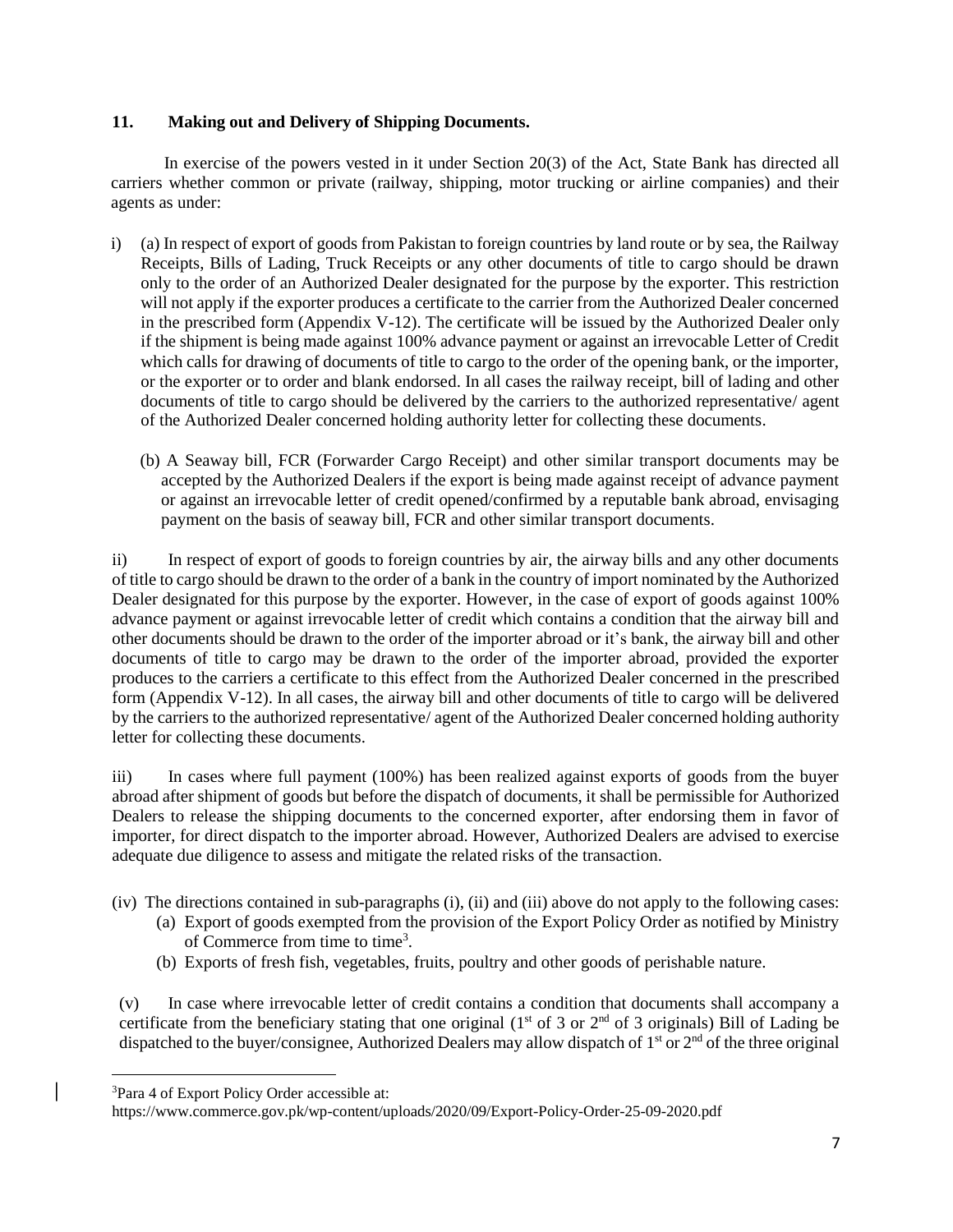Bill of Lading to the party named in the letter of credit only after the documents have been presented to them.

## **11A. Making and Dispatch of Shipping Documents by the Exporters Direct to the Importer<sup>4</sup> (Open Account)**

As an exception to the instructions contained in Para 11, Authorized Dealers may allow making of shipping documents in the name of the foreign importers and dispatch of the same by the exporters directly to the foreign consignees or their agents in the country of final destination by issuing a certificate as per [Appendix V-12A](https://www.sbp.org.pk/epd/2020/Appendix-V-12A.pdf) to the carriers (ships, airlines, trucks, railways etc.) subject to the following terms and conditions:

- i) The export overdues of an exporter with all Authorized Dealers should not be more than 5% of the previous year's exports.
- ii) The value of export consignment to be shipped by the exporters shall be subject to following limits:

| <b>Criteria</b>                                                                                                                       | Export overdues as a percent of<br>previous financial year's exports<br>proceeds realized, on the cut-off                                          | Up to $1\%$ | More than 1% &   More than 3% &<br>up to $3%$ | up to $5%$         |
|---------------------------------------------------------------------------------------------------------------------------------------|----------------------------------------------------------------------------------------------------------------------------------------------------|-------------|-----------------------------------------------|--------------------|
|                                                                                                                                       | date (quarter end).<br><b>Minimum</b><br>proceeds<br>export<br>realized during the last three<br>years in USD or equivalent in<br>other currencies | 5 million   | 2.5 million                                   | <b>USD 250,000</b> |
| Value of export consignment in USD or<br>equivalent in other currencies subject to<br>fulfilment of above criteria (both conditions). |                                                                                                                                                    | No Limit    | Up to $1,000,000$                             | Up to 500,000/-    |

- iii) New exporters with no export history or exporters having exports less than USD 250,000 during the past 3 years may be allowed to avail the above facility provided shipment's value is up to USD 100,000/- and the total export overdues do not exceed 5% of the previous year's total exports value, as required in sub para (iii) below.
- iv) The exporter availing this facility shall have to provide a certificate to Authorized Dealers on the prescribed format [\(Appendix V-12B\)](https://www.sbp.org.pk/epd/2020/Appendix-V-12B.pdf) showing bank-wise consolidated position of outstanding overdue export bills, as of quarter end, as a percentage of the total exports proceeds realized during the preceding financial year. This certificate shall be used by Authorized Dealers for determining the value of export consignment, under sub-para (ii) above, during the quarter subsequent to the quarter end date to which the certificate relates.
- v) Authorized Dealers may accept export performance certificates of other Authorized Dealers showing export proceeds realized through them during the last three financial years in order to determine the export performance of the exporter.
- vi) The Authorized Dealer shall obtain an undertaking from the exporter that export proceeds against such exports will be realized as per the prescribed time period. Further, Authorized

<sup>4</sup> EPD Circular Letter No. 5 dated March 19, 2020.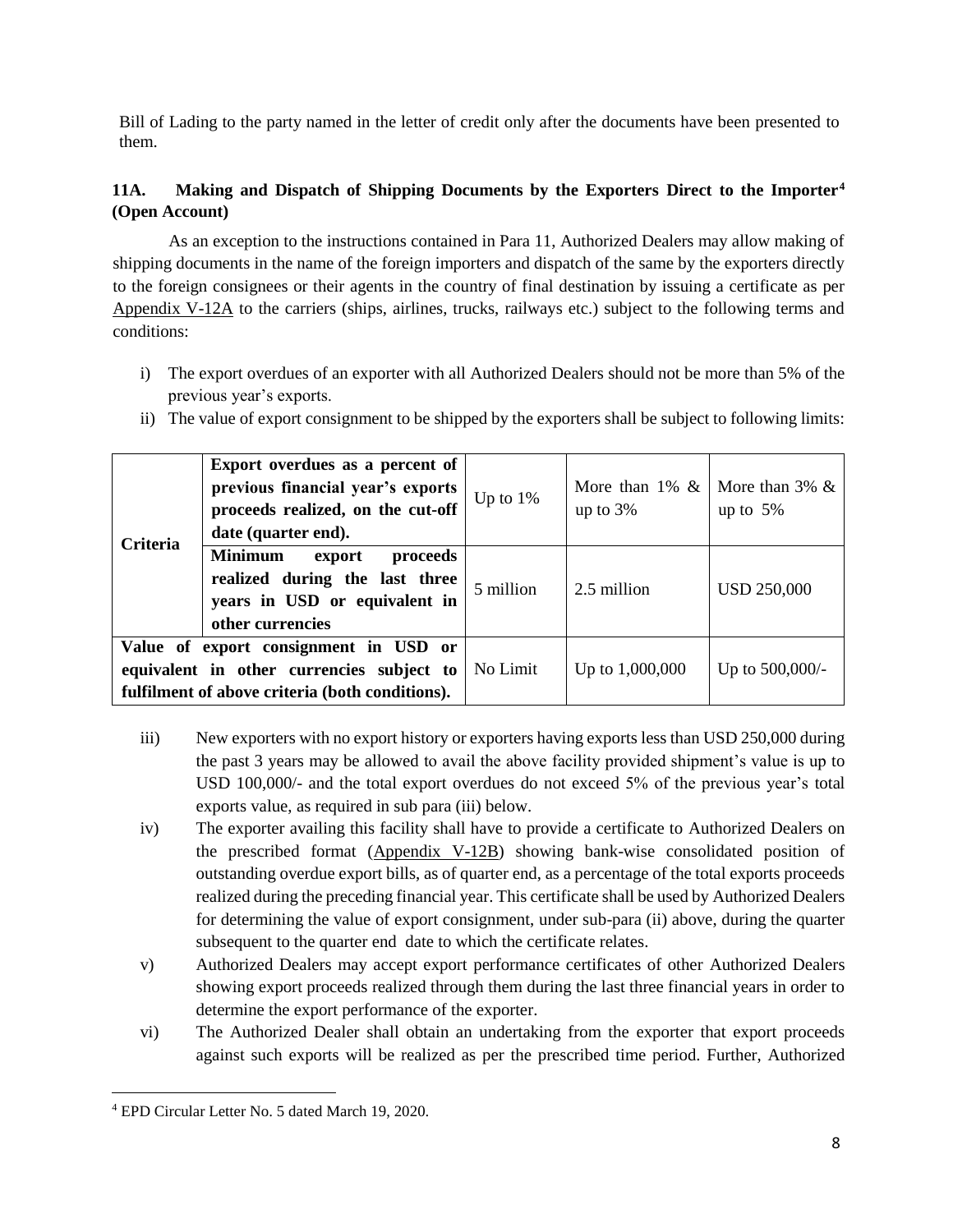Dealer, at its discretion, may obtain personal guarantees of the Directors/Sponsors of the firm/company to ensure realization of export proceeds against such shipments.

- vii) Before certification of Form-E/EFE, Authorized Dealers shall obtain a valid contract/proforma invoice and satisfy itself about the bona fides of the importers/consignees abroad. Further, the Authorized Dealers shall also obtain copies of shipping documents (electronically or manually) within 10 working days from the date of the shipment.
- viii) The Authorized Dealers shall monitor the shipment(s) made by the exporter and ensure realization of export proceeds thereagainst within the prescribed time. In case of non-realization within the prescribed period, the matter shall be reported to the Foreign Exchange Operations Department, SBP-BSC as per applicable instructions.
- ix) In case of unsatisfactory behavior of the exporter or export overdues exceeding the prescribed limit, as mentioned at (ii) above, Authorized Dealer shall discontinue extending the above facility to the exporter.
- x) In case of exports through PSW, Authorized Dealers shall seek an undertaking from the exporter to ensure shipment of goods as per prescribed limits as mentioned at (ii) above. However, in case of non-compliance by exporters Authorized Dealer shall discontinue extending the above facility to the exporters.

## **12. Export of Software.**

i) The following procedure will be adopted for the export of computer software and realization of the proceeds of such exports:

- a) Authorized Dealers shall obtain, interalia, the following documents, preferably in electronic form, while processing the remittances of software export:
	- (i) Copy of software export agreement(s) or invoice(s), as the case may be.
	- (ii) Monthly statement of export of software on the prescribed format at Appendix V-13.
- c) Authorized Dealers shall maintain the consolidated data and record of all such transactions at their head offices and present it to SBP inspection team as and when required.
- d) Authorized Dealers shall ensure proper reporting of computer and information services under the specified purpose codes in their monthly foreign exchange returns to the State Bank.

ii) In case of export of software by freelancers the export proceeds can be realized either through banking channel following the above procedure or Home Remittance arrangements of Authorized Dealers with foreign correspondents. Authorized Dealers shall report such remittances under the Schedule and Purpose Codes assigned by Statistics & Data Warehouse Department (SDWHD) for International Transaction Reporting System (ITRS).

iii) <sup>5</sup>Further, it is permissible for exporters of software to retain amount up to 35% of their export earnings in Exporters' Special Foreign Currency accounts opened with the Authorized Dealers. The funds

<sup>5</sup> EPD Circular Letter No. 02 dated February 19, 2021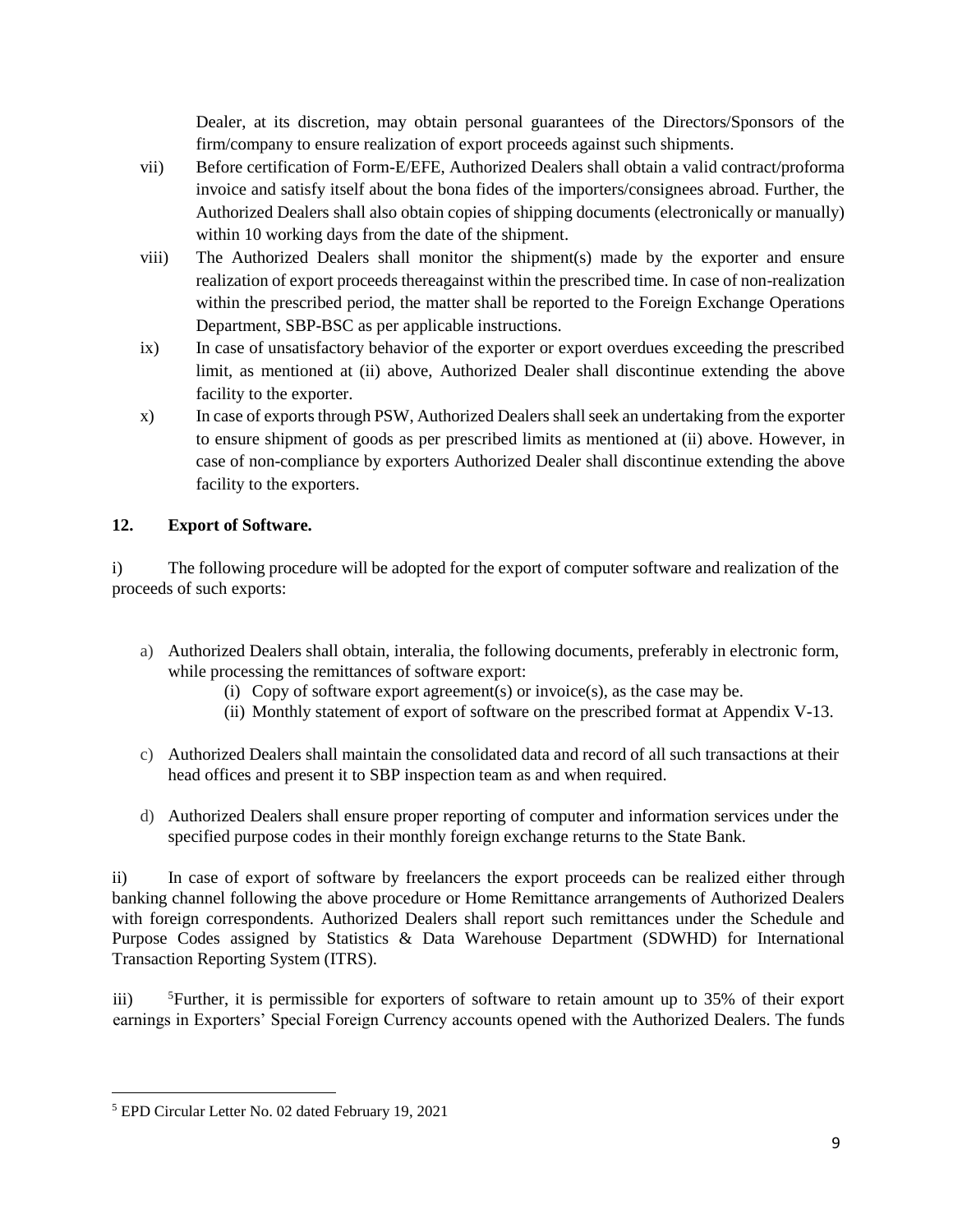available in these accounts may be utilized for making different types of payments abroad, as prescribed at Para 40 of this chapter, and can also be converted into PKR at any time upon request of the customer.

## **13. Exports to Afghanistan.**

### i) **Export to Afghanistan against Settlement in PKR**

In terms of Export Policy Order, Ministry of Commerce has allowed settlement of export of certain perishable goods (fruits, vegetables, dairy products, meat) to Afghanistan in PKR on filing of declaration with Pakistan Customs, without the requirement of Form-E. The reporting procedure for export of such goods without the requirement of Form-E shall be the same as is being adopted for other countries except that the column "Serial No. of 'E' Form" on Export Schedule A-1/O-1 (covering realized export receipts of Pakistan) would be left blank.

### ii) **Export of Afghanistan against Settlement in Convertible Currencies**

- (a) In case of exports to Afghanistan, other than the perishable goods as mentioned at sub-para (i) above, the settlement will take place in convertible currencies and the requirement of Form 'E'/ filing of declaration in PSW will be applicable as per normal procedure as applicable for exports to other countries. Accordingly, the export proceeds received as per sales terms are required to be surrendered in the inter-bank market for which the concerned Authorized Dealer will issue Proceeds Realization Certificate (PRC) at the prevailing buying exchange rate and credit the equivalent rupees in the PKR account of the concerned exporter.
- (b) However, in view of peculiar nature of trade with Afghanistan, the Authorized Dealers are allowed to accept cash convertible currencies brought over their counter by the exporters and convert the same at the prevailing exchange rate applicable for normal export proceeds for credit to the PKR account of the exporter. Authorized Dealer shall ensure the following while realizing the export proceeds in cash convertible currencies:
	- (i) Export proceeds should be backed by proper export documents as per prescribed procedure
	- (ii) Cash brought over the counter by the exporter is backed by customs declaration for passengers as per applicable laws/regulations of Pakistan Customs.
	- (iii) Cash (foreign currency notes) received by Authorized Dealer against export to Afghanistan is required to be reported under Summary Statement S-6 (An Abstract of Authorized Dealer's Ledger Account which consists of transaction in foreign c currency notes). As there is no export schedule available under S-6, a new row with the words "Cash Exports (Schedule A-2)" will be added in S-6 which will refer to Schedule A-2. The schedules are available as Appendix V-106 and Appendix V-108.

## **14. Omitted**

## **15. Endorsement of Shipping Documents by Authorized Dealers.**

The Authorized Dealers to whose order the relevant bills of lading or other title documents are drawn shall endorse the same to the order of their foreign correspondent but in no case shall they make any blank endorsement thereon or endorse them to the order of the consignor. Authorized Dealers may endorse such documents as provided in terms of Letter of Credit. However, in the case of exports through third country intermediary i.e. under merchanting arrangements, it will be in order for Authorized Dealers to make blank endorsement where 100% advance payment has been received or where documents are negotiated under letters of credit, which call for such blank endorsement.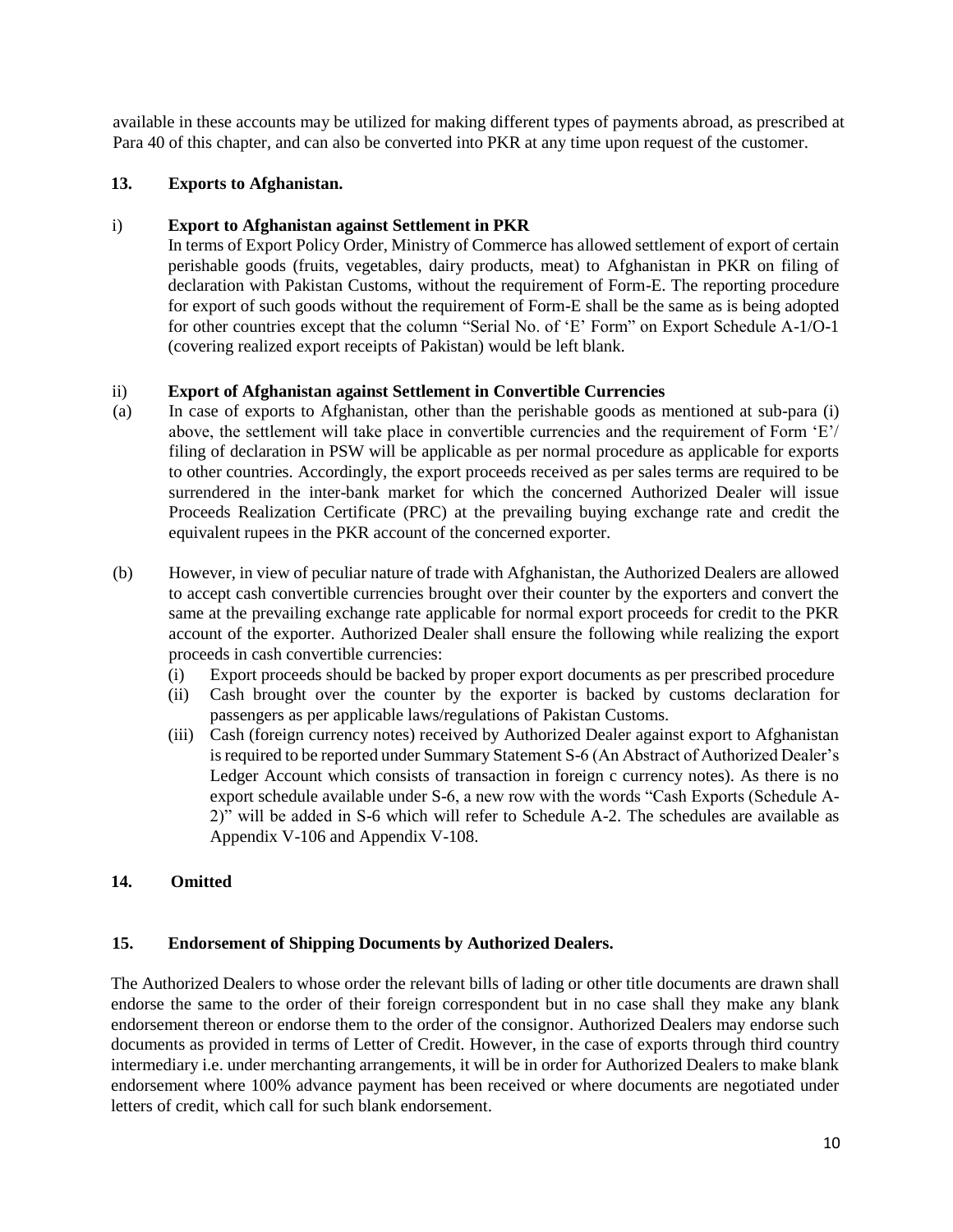#### **15A. Issuance of Electronic Form-E through WeBOC.<sup>8</sup>**

At present, majority of goods exported from Pakistan are handled through WeBOC. However, a small percentage of goods such as those exported through land route or categorized as bulk cargo are currently being exported through Pakistan Customs' previous goods clearance system called 'One Customs'. Efforts are underway by Pakistan Customs to extend WeBOC system to export of such goods as well, in a phased manner throughout Pakistan. Form-E with effect from November 02, 2015, is being issued in following two formats:

#### **a) Electronic Form-E (EFE)**

For exports taking place through WeBOC, EFE will be issued through WeBOC. The request for EFE will be submitted electronically by the exporter in WeBOC and Authorized Dealer will approve or reject EFE electronically in WeBOC.

#### **b) Manual Form-E**

For exports taking place through One Customs, manual Form-E will be issued by Authorized Dealers at the request of exporters as per instructions contained in the following paragraphs.

#### i) **Forms Prescribed for Declaring Exports**

As per Federal Government Notifications No. I(6)-ECS/48 and I(7)ECS/48 both dated the 1st July, 1948, exporters are required to declare their exports to Customs/Postal authorities on Form-E. In case of exports through WeBOC, electronic Form-E has also been prescribed by the State Bank, which will be generated through WeBOC. For exports other than WeBOC, manual Form-E will continue to be issued by Authorized Dealers at the request of the exporters as per instructions contained in the following paragraphs.

#### ii) **Registration of the Exporters in WeBOC**

Registration and deletion of the exporters in WeBOC shall be carried out by Pakistan Customs as per their procedure.

#### iii) **Exporter's Due Diligence by Authorized Dealers**

Authorized Dealers shall continue to perform due diligence of the transaction and of the exporters, being their account holders/customers, as per applicable instructions. The Managers/Proprietor/ Partners/Directors etc. of the concerned company/firm etc. (exporter) submitting EFE request, will be held responsible severally and jointly for repatriation of export proceeds into Pakistan.

### iv) **Addition and Deletion of Authorized Dealers and their Branches in WeBOC**

- a) Authorized Dealers shall request for addition or deletion of their authorized branches in WeBOC through their respective Group/Business Heads to the Director, Foreign Exchange Operations Department (FEOD), State Bank of Pakistan, Banking Services Corporation (SBP-BSC), Head Office, Karachi.
- b) If a new bank is issued license of Authorized Dealer by Exchange Policy Department, SBP, it may also request for its addition in WeBOC and its authorized branches by submitting request through bank's Group/Business Head to the Director, FEOD, SBP-BSC, Head Office, Karachi.

#### v) **User IDs and Passwords for Authorized Dealers in WeBOC**

a) Authorized Dealers shall submit request for issuance of User ID and Password by providing required information as per *Annexure-III* (http://www.sbp.org.pk/epd/2015/FEC10-Annex3.pdf) to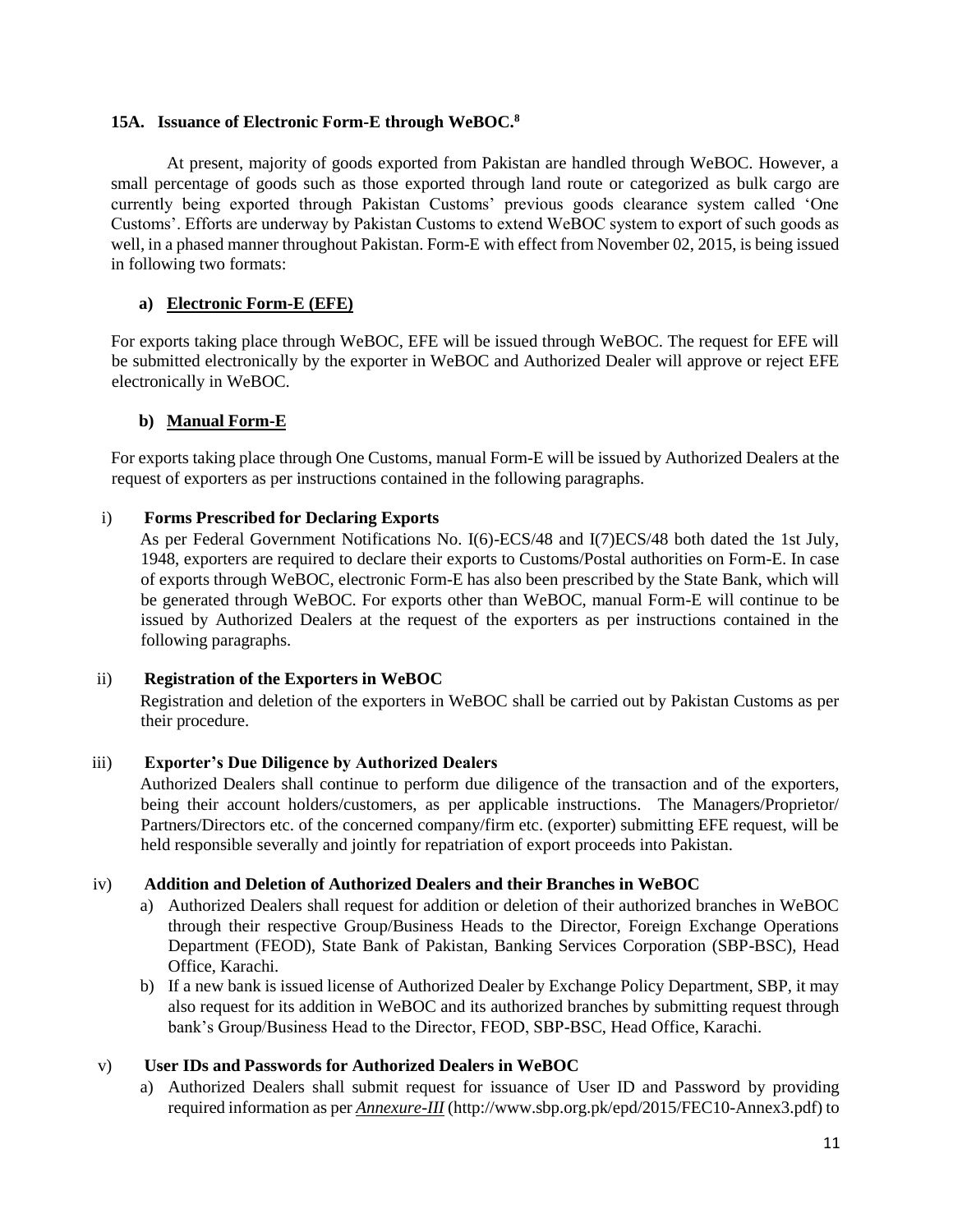the Director, FEOD, SBP-BSC, Head Office, Karachi, who will forward the same to Pakistan Customs. User ID and Password will be issued and provided to Authorized Dealers directly by Pakistan Customs under intimation to FEOD.

- b) For cancellation of User ID and Password, Authorized Dealers shall submit cancellation request signed by their respective Group/Business Heads to the Director, FEOD, SBP-BSC, Head Office, Karachi, who will forward the same to Pakistan Customs for necessary action.
- c) All concerned employees and Authorized Dealers shall maintain confidentiality of WeBOC User IDs and Passwords. They shall be responsible for any un-authorized use of their User IDs as per provisions of Chapter XVI-A of the Customs Act, 1969 and rules made thereunder. Further, for all foreign exchange related purposes, all functions performed in WeBOC through User ID of an Authorized Dealer will be construed to have been performed by the Authorized Dealer itself.

### vi) **Issuance of Electronic Form-E**

- a) The exporter will submit Form-E request electronically through WeBOC to an Authorized Dealer at a branch of its choice. The Authorized Dealer/branch, as chosen by the exporter, will electronically approve or reject Form-E request as per instructions contained in Para 8, Chapter XII of FE Manual. After electronic approval of Form-E by the Authorized Dealer, the exporter will attach EFE in WeBOC with Goods Declaration (GD) Form to carry out export of goods for which Form-E has been approved. The detailed procedure to be followed for issuance of EFE and its attachment with GD Form is explained in attached User Manuals for Exporters (*Annexure-I* (http://www.sbp.org.pk/epd/2015/FEC10-Annex1.pdf)) and Authorized Dealers (*Annexure-II* [\(http://www.sbp.org.pk/epd/2015/FEC10-Annex2.pdf\)](http://www.sbp.org.pk/epd/2015/FEC10-Annex2.pdf)).
- b) The serial number of EFE for each Authorized Dealer will be generated by WeBOC. Typical format of EFE number will comprise of three components i.e. alpha acronym of Authorized Dealer, calendar year of issuance and system generated serial number. For example, first EFE number for XYZ bank issued in year 2015 will be XYZ-2015-0000000001. At the beginning of each calendar year, serial number for each bank will reset to 0000000001.

## vii) **Amendment in Electronic Form-E**

- a) The exporter can amend EFE before it is approved or rejected by the Authorized Dealer. Once Authorized Dealer has approved or rejected Form-E, it cannot be amended by the exporter.
- b) Authorized Dealer cannot amend EFE at any stage.

## viii) **Cancellation of Electronic Form-E**

- a) Authorized Dealer can cancel EFE after it is submitted by the exporter.
- b) Authorized Dealer can also cancel approved EFE before it is attached to GD Form by the exporter.

## ix) **Expiry of Electronic Form-E**

a) If no action is taken by Authorized Dealer on EFE request submitted by the exporter within 15 days, it will automatically expire in WeBOC.

If shipment is not effected by the exporter within 45 days from date of approval of EFE by Authorized Dealer, it will automatically expire in WeBOC.

## x) **Maintenance of Record of approved Electronic Form-E**

- a) Complete record of EFE approved by Authorized Dealer through WeBOC shall be kept by respective branches and Head/Principal Office of Authorized Dealers in electronic form. This should be done preferably on weekly basis through acquisition and updation of data from WeBOC.
- b) Authorized Dealer can also take print-out of EFE from WeBOC. Format of printed EFE is attached as Appendix V-10.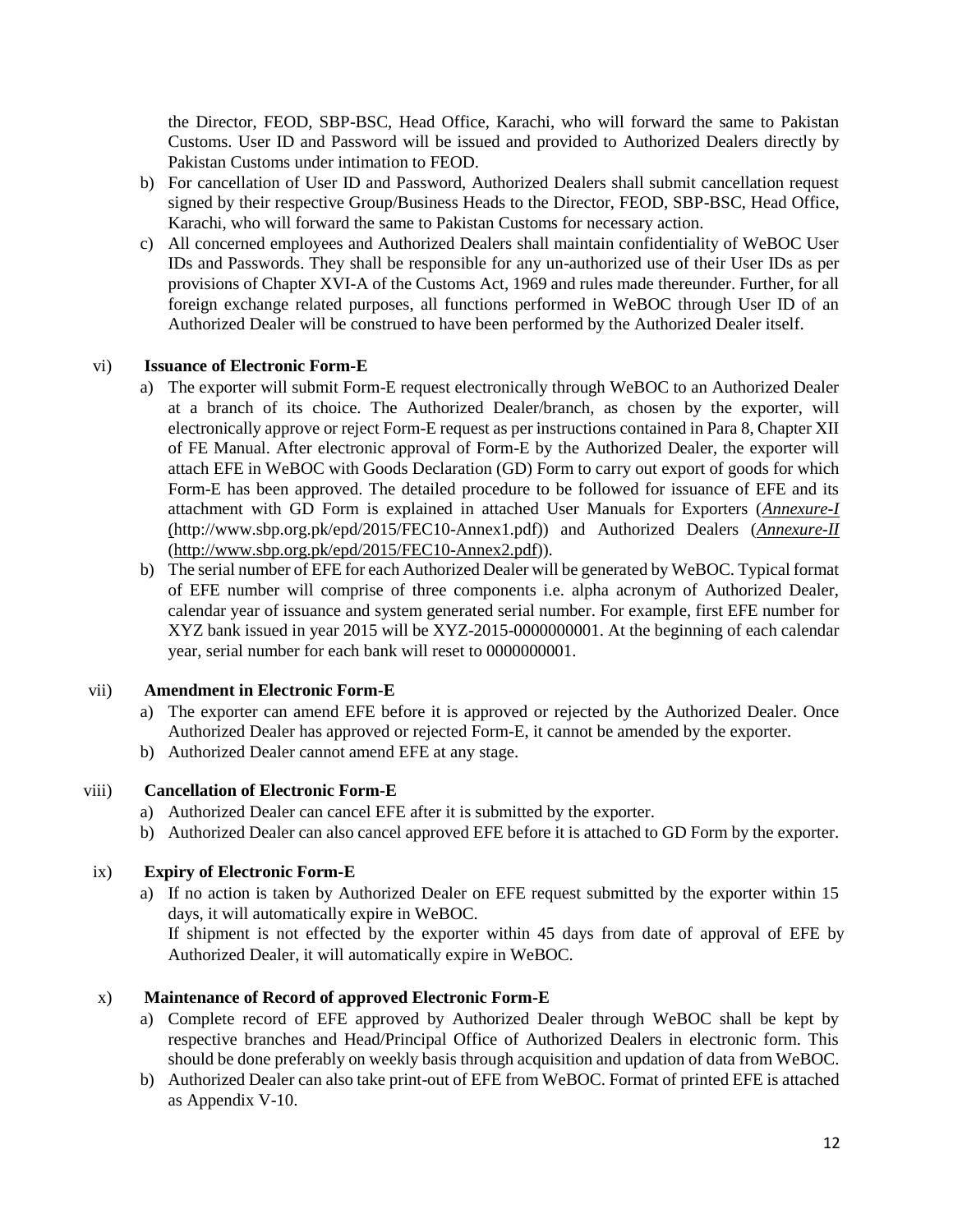#### xi) **Submission of Export Documents to Authorized Dealers**

- a) Authorized Dealer shall fill in relevant sections of Bank Credit Advice (BCA) for each EFE in WeBOC, including date of lodgment of shipping documents with Authorized Dealer, acceptance received from importer's bank and realization of export proceeds wherever documents are negotiated or collected through them.
- b) In cases where shipping documents are not received by Authorized Dealer within 14 days from the date of shipment, Authorized Dealer shall immediately ensure that shipping documents are submitted to it by the exporter. Where an Authorized Dealer fails to obtain shipping documents from the exporters within 30 days of shipment, it shall report such cases to FEOD, SBP-BSC, Head Office, Karachi on monthly basis latest by  $15<sup>th</sup>$  of each month in the prescribed form (Appendix V-11).

### xii) **Bank to Bank BCA Transfer**

- a) If payment is being received through an Authorized Dealer other than the one which has approved EFE, the Authorized Dealer which has approved EFE may transfer it to the Authorized Dealer negotiating or collecting export documents through Bank to Bank BCA transfer module in WeBOC.
- b) Proper record of EFEs which are transferred as per (a) above shall be maintained by both the Authorized Dealers.
- c) If found necessary, the Director, FEOD, SBP-BSC, Karachi may also transfer EFE from one Authorized Dealer to another Authorized Dealer through Bank to Bank BCA transfer module in WeBOC.

#### xiii) **Realization against Electronic Form-E**

Authorized Dealer will record proceeds realization against each EFE through BCA module in WeBOC. In case of remittance received in advance for goods to be exported from Pakistan, the same may initially be recorded in remarks column of EFE while approving it and after shipment, advance payment details shall be filled in BCA module in WeBOC for each EFE.

#### xiv) **Omitted**

#### xv) **Short Shipment**

In cases where the exporter ships a quantity less than that declared on EFE, Authorized Dealer shall negotiate/collect the shipping documents on the basis of value declared in GD Form after verification from WeBOC.

#### xvi) **Shipments Shut-out Entirely**

- a) In case where a shipment to be made by a particular vessel is temporarily shut-out and reshipped by another vessel, approved EFE shall remain valid.
- b) In case where a shipment is entirely shut-out and is not being reshipped by another vessel, approved EFE will be detached by the Customs from the GD Form and can be reused within original validity period.

#### **15B. Exports under Pakistan Single Window (PSW)**

#### **i) Introduction**

a) In terms of Pakistan Single Window Act, 2021, an Operating Entity has been setup to manage the PSW as part of compliance with the Trade Facilitation Agreement of the World Trade Organization.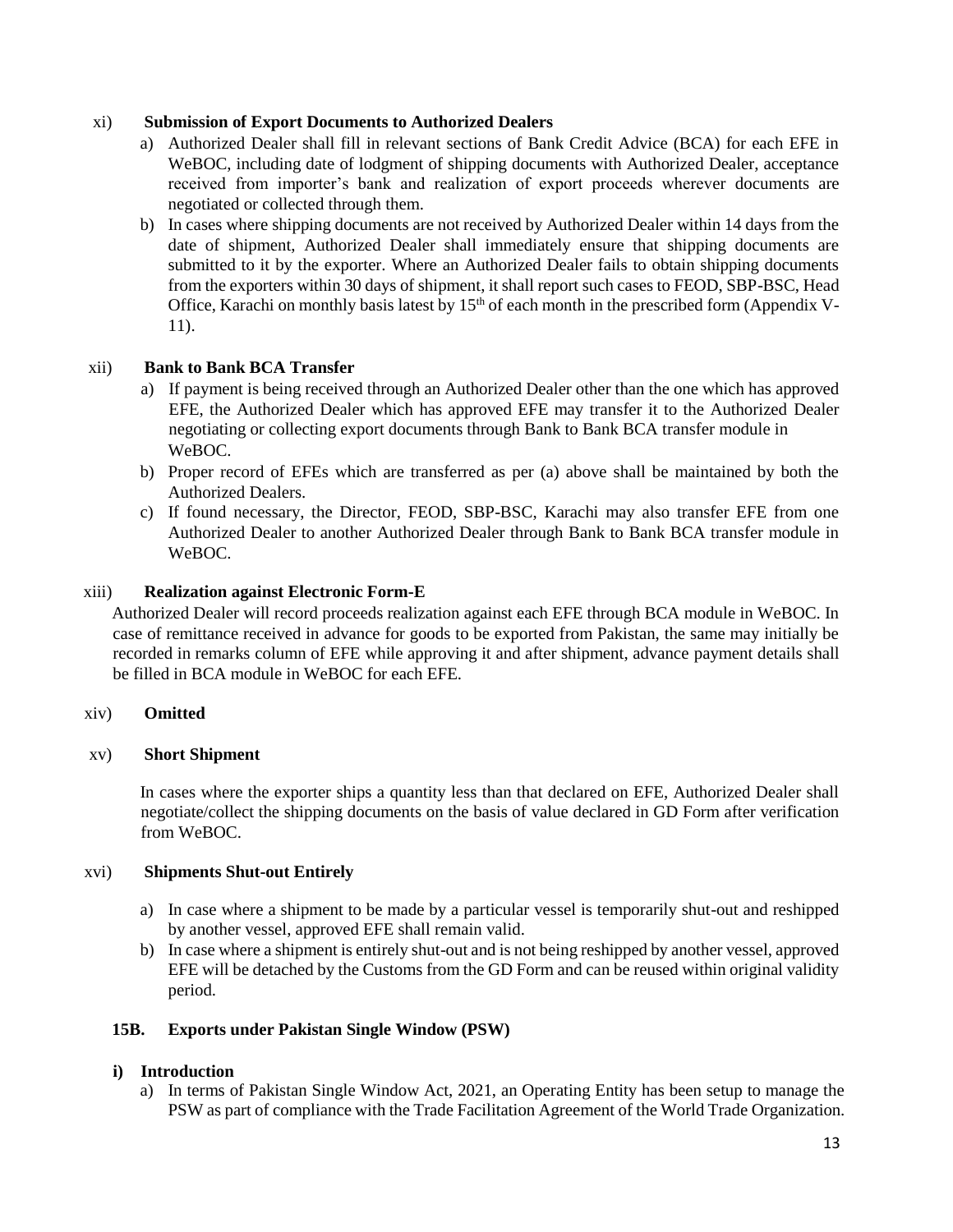PSW is an automated platform that provides a facility to all exporters to electronically submit an integrated declaration at the time of export of goods. Authorized Dealers shall be integrated with PSW to provide required details of customer's profile, financial instruments, foreign exchange receipts and settlement against exported goods pertaining to their customers.

b) Exporters will have to get themselves registered with the PSW system to obtain customs and other regulatory clearances including licenses, permits, certificates and other documents electronically. In the PSW all financial information related to exports shall be communicated by the Authorized Dealer to the PSW system through Electronic Data Interchange. However, the declaration for export of goods will be filed with PSW after declaring the relevant bank account through which the export proceeds for such transactions will be received and attachment of financial instrument (L/C, contract, collection, advance payment). No financial instrument shall be required for open account exports. The details of export proceeds shall be shared electronically by the concerned Authorized Dealer to PSW through Bank Credit Advice (BCA).

### **ii) Declaration for Exports**

As per Federal Government Notifications No.I(6)-ECS/48 and I(7)ECS/48 both dated the 1st July, 1948, exporters are required to declare their exports to Customs/Postal authorities. All exporters of goods shall file a declaration, as part of Declaration required to be filed in PSW system, to Pakistan Customs that, inter alia, the payment against exported goods has been or will be received through an Authorized Dealer as prescribed by State Bank. However, in case of Authorized Dealers, which are not integrated with PSW system during the parallel run the Manual/ Electronic Export Form (EFE) shall continue to be issued by Authorized Dealers at the request of the exporters as per the prescribed instructions.

### **iii) Registration of the Exporters in PSW**

The exporters shall obtain an on-line subscription of PSW to undertake cross border trade related activities on the PSW system. A valid trader profile maintained with an Authorized Dealers is mandatory for filing of the declaration in the PSW system.

## **iv) Filing of Declaration in PSW by Exporters**

The Managers/Proprietor/ Partners/Directors etc. of the concerned company/firm etc. (exporter) filing the Declaration with PSW system will be held responsible severally and jointly for the repatriation of export proceeds into Pakistan in line with applicable laws and regulations.

## **v) Establishment of Electronic Data Interchange (EDI) by Authorized Dealers with PSW**

- a) Authorized Dealers shall be required to establish EDI with PSW system as per the guidelines/ instructions for sharing of customer's bank profile, financial instrument details, BCAs etc., as prescribed by State Bank. This EDI mechanism shall be established by the Authorized Dealers as per required technical details/specifications and related documents provided by the PSW through State Bank.
- b) Authorized Dealers shall be responsible for management, data security, confidentiality and business continuity planning of their systems and information as per applicable standards/ regulations. Further, for all foreign exchange related purposes, all functions performed/ information shared through EDI with PSW system will be construed to have been performed by the Authorized Dealer itself.

#### **vi) Exporter's Bank Profile**

Authorized Dealers shall maintain a risk profile of their customers as per applicable regulations. At the time of registration of exporter in PSW system, the system shall send an electronic request for validation of exporter's bank profile to Authorized Dealers, through EDI. Authorized Dealer shall validate the information provided by the exporter including International Bank Account Number (IBAN), contact details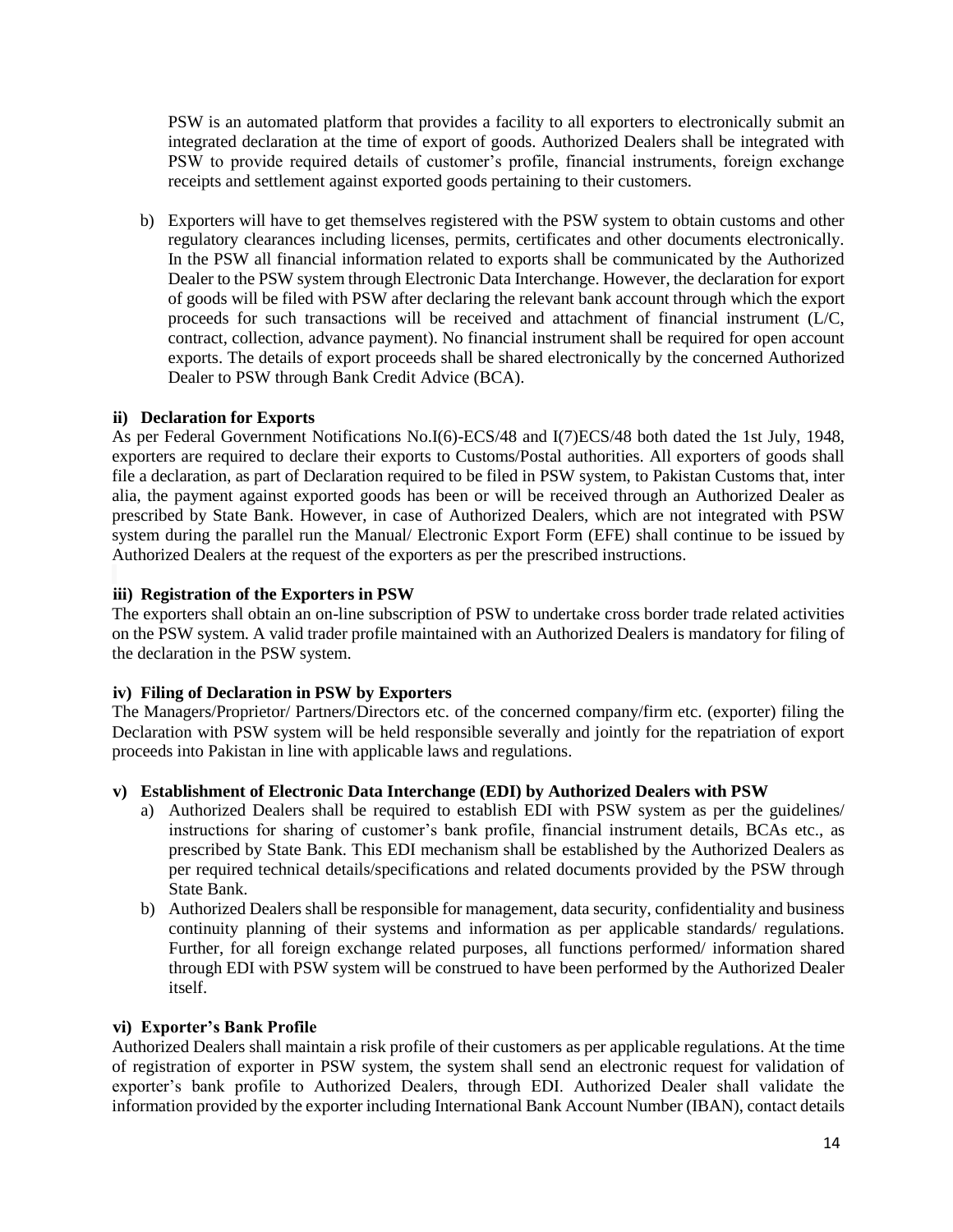(mobile number, email), NTN, modes of payment allowed and other agreed information. All amendments, updates or changes in the exporter's status (deactivation, additional restrictions etc.) shall be communicated to the PSW system by Authorized Dealer on real time basis through the EDI mechanism.

#### **vii) High risk/negative list of countries/ commodities/ supplier**

Authorized Dealers shall share the list of countries/commodities/suppliers which are on their negative list, as per their risk management policies, with PSW system. In case of matching with any list of negative persons/entities/countries/commodities maintained by PSW at the time of filing of declaration, an exception request shall be communicated from PSW to the concerned Authorized Dealer through EDI for the clearance of transaction or otherwise. Meanwhile, the exporter will be able to file the declaration through PSW system which shall be processed as per prescribed procedure. However, in such cases, goods shall be cleared only after approval of the transaction by the Authorized Dealer. Authorized Dealer shall be required to respond to the PSW within one working day of receipt of information from PSW to ensure smooth completion of the clearance of goods. However, the response shall be subject to receipt of required information from the customer, if any.

### **viii) Financial Instrument Details**

- a) Authorized Dealer shall communicate the details of export transaction in the form of financial instruments through EDI with PSW. The financial instrument will be issued by Authorized Dealers in the prescribed format on behalf of exporters upon i) receipt of advance payment; ii) advising or receipt of documents under letter of credit or iii) receipt of copy of contract/ performa invoice from exporters. For exports on open account basis, communication of financial instrument from Authorized Dealers prior to shipment of goods shall not be required.
- b) Expiry date of the financial instrument must commensurate with the related underlying transaction (i.e. contract/LC/ advance payment) as per applicable regulations. Subsequently, the exporters shall attach their declarations filed with PSW with the respective financial instrument for clearance of exported goods from Pakistan Customs. The detailed procedure to be followed by exporters for filing declaration in PSW has been explained in the PSW user manual available at PSW's website.
- c) Furthermore, Authorized Dealers can amend financial instruments such as value, quantity, price, validity etc. upon request by the exporter supported by appropriate documentary evidence/details to the satisfaction of the Authorized Dealers. Authorized Dealers can cancel financial instruments before submission of BCA (in case of advance payment) or its attachment with the declaration in the PSW. The exporter or his authorized agent will be required to submit the shipping documents to Authorized Dealer within 14 days from the date of shipment.
- d) The serial number of financial instruments for each Authorized Dealer will be generated automatically through its system. The format of financial instrument number shall comprise of four components i.e. alpha acronym of Authorized Dealer, the three letters - EXP - depicting transaction to be of export, system generated 6-digit serial number and date of issuance (DDMMYYYY) of financial information e.g. for ABC Bank, the serial number of an instrument shall be ABC-EXP-000001-15032021. However, the Authorized Dealers may add up to three characters, if required, at the end of above number to identify the type of transaction e.g. LC, contract, advance payment etc. At the beginning of each calendar year, serial number for each bank will reset to 000001. Complete record of exporter's financial transactions through PSW shall be maintained by respective Authorized Dealers in electronic form as per applicable regulations.

#### **ix) Filing of Bank Credit Advice (BCA) in PSW**

Upon shipment of goods by the exporter, Authorized Dealer shall receive the details of declaration filed by the exporter, through EDI, from PSW. Authorized Dealer shall share BCA for financial instrument through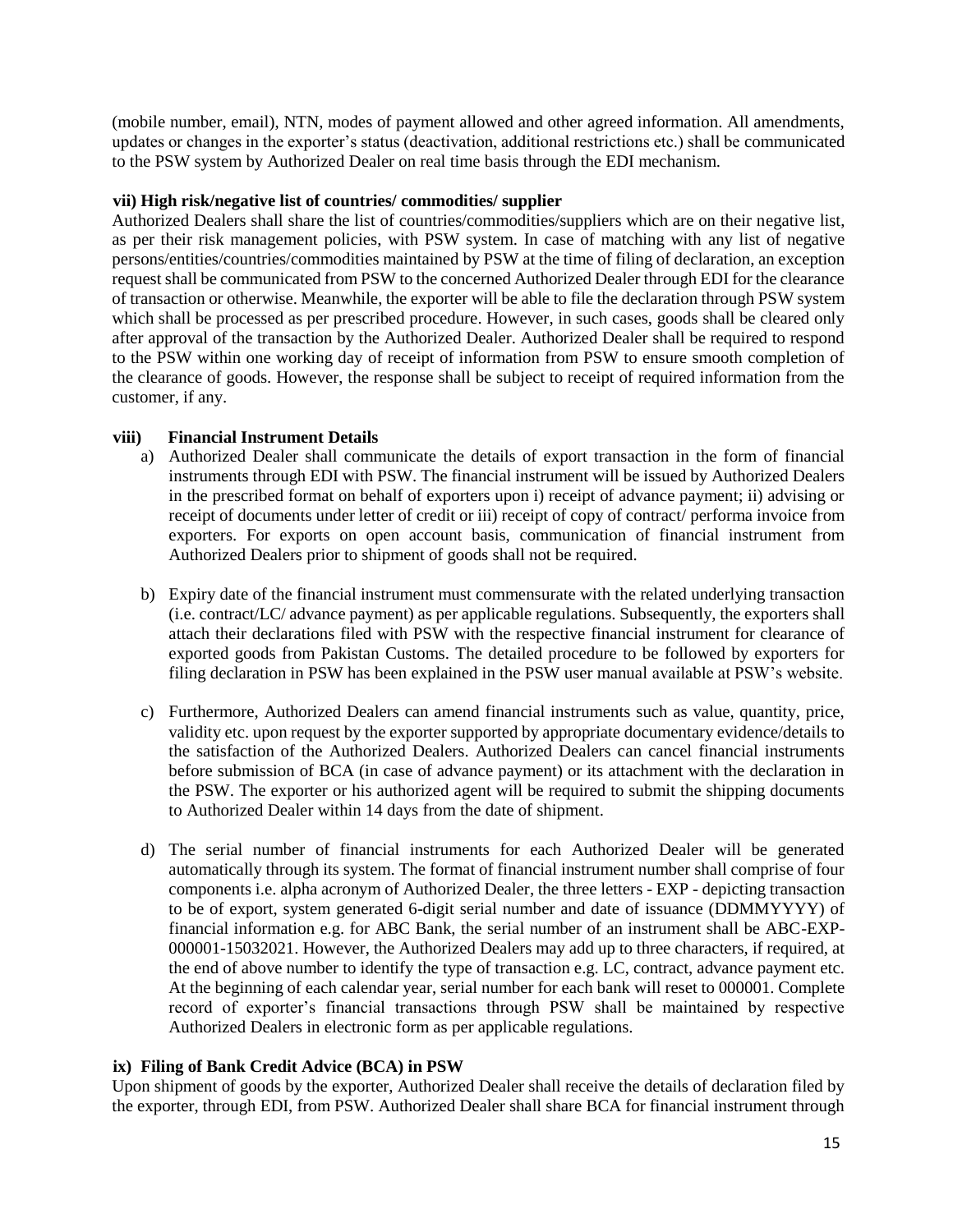EDI with PSW upon receipt of export proceeds from abroad on behalf of the exporter as per applicable format. In case of non-receipt of payment against exports within prescribed time period, Authorized Dealer shall report details of respective shipment to Foreign Exchange Operations Department, SBP (BSC) Bank, Karachi in accordance with Para 33 of this Chapter for further action against the exporter as per applicable regulations.

### **x) Shipment and Payment against transition consignments**

After switching of Authorized Dealer to PSW system, all export consignments shall only be cleared as per afore mentioned mechanism in PSW with following exceptions:

- a) In cases where goods have been cleared by Pakistan Customs after filing of GD against EFE in WeBOC before switching to PSW and the export proceeds have not been received by Authorized Dealers, the Authorized Dealer shall continue to mark export receipts after filing of BCA against EFE in the WeBOC. All transactions shall be reported as per applicable regulations on respective schedules; and
- b) In cases where EFE has been approved by Authorized Dealer in WeBOC before switching to PSW and the same has not been utilized (GD not filed), the Authorized Dealer shall be required to share requisite details of financial instruments with PSW except in case of open account. The subsequent filing of declaration and sharing of BCA against such export transaction shall be undertaken in PSW.

### **xi) Bank to Bank transfer of Financial Instruments by Authorized Dealers.**

In case the export proceed are received through an Authorized Dealer other than the one initiating the financial instrument, the approved financial instrument can be transferred by the initiating Authorized Dealer to the Authorized Dealer making the payment using "Bank to Bank Transfer" utility in PSW after utilization against declaration(s). The subsequent financial instrument/BCA settlement/filing/reporting will be the responsibility of the Authorized Dealer receiving the export proceeds. Proper record of financial transaction transferred shall be maintained by both Authorized Dealers.

#### **xii) Settlement of Financial Instruments**

Once BCA has been filed, Authorized Dealers are required to settle the financial instrument and share the settlement message through EDI with PSW. In case the financial instrument has been transferred from one Authorized Dealer to another, the Authorized Dealer to whom financial instrument has been transferred will settle it and shall share the same with PSW. In case the Authorized Dealer is unable to settle the financial instrument for any reason, the matter shall be forwarded to FEOD, SBP-BSC, Head Office, Karachi for appropriate action. All transactions shall be reported through ITRS as per applicable regulations on respective schedules by the Authorized Dealer who has settled the BCA.

#### **xiii) Monitoring of Export Transactions**

Authorized Dealers are required to perform pre/ post monitoring of export transactions of all their customers in terms of the instructions issued separately by SBP under the Framework for Managing Risks of Trade Based Money Laundering and Terrorist Financing, as amended from time to time.

## **16. Functional Utility of the Copies of Manual Form 'E'.**

i) In case of exports using manual Form 'E', where applicable, exporters are required to declare the goods to be exported on [Form 'E',](http://www.sbp.org.pk/femanual/Updated%20FE%20Manual/appendix%20files/appendix%205/ap5-13.htm) which is in sets of four copies each. The exporter should submit the full set of [Form 'E'](http://www.sbp.org.pk/femanual/Updated%20FE%20Manual/appendix%20files/appendix%205/ap5-13.htm) to the Authorized Dealer for certification as described in paragraph 8 (i) ibid only after it has been completed and signed by the exporter himself or his authorized agent. While certifying [Form 'E',](http://www.sbp.org.pk/femanual/Updated%20FE%20Manual/appendix%20files/appendix%205/ap5-13.htm) Authorized Dealers should ensure that exporters give only one address in [Form 'E'.](http://www.sbp.org.pk/femanual/Updated%20FE%20Manual/appendix%20files/appendix%205/ap5-13.htm) After the form is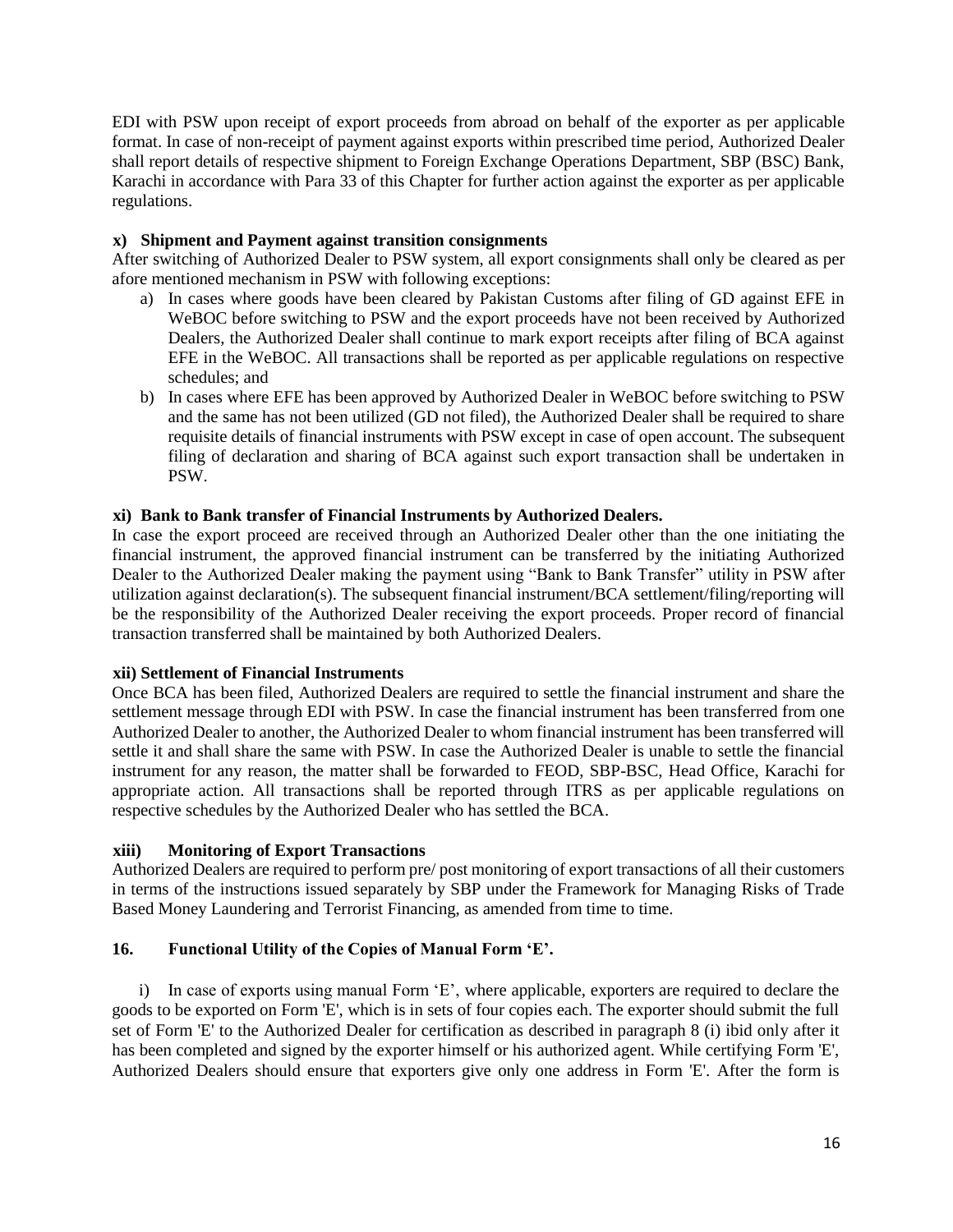certified by the Authorized Dealer, it should be submitted to the Customs/Postal authorities at the time of shipment along with the shipping bill.

ii) The Customs authorities will detach the original copy and after filling in the portion relating to them and affixing their seal and signature thereon forward it to the SBP-Banking Services Corporation. The Customs authorities will return the duplicate, triplicate and quadruplicate copies to the exporter or his authorized agent who will retain the quadruplicate for his own record and submit the duplicate and triplicate copies to the Authorized Dealer along with the shipping documents within 14 days from the date of shipment. The Authorized Dealers will report the manual export forms to the SBP-Banking Services Corporation in the monthly returns in which realization of export proceeds is reported, retaining the duplicate and triplicate in their record. In cases where receipts of export proceeds are reported by an Authorized Dealer in respect of exporters residing in the jurisdiction of an area office of Foreign Exchange Operations Department other than that to which the returns are being submitted, separate area-wise schedules [A-1/](http://www.sbp.org.pk/femanual/Updated%20FE%20Manual/appendix%20files/appendix%205/ap5-105.htm)[A-2](http://www.sbp.org.pk/femanual/Updated%20FE%20Manual/appendix%20files/appendix%205/ap5-106.htm) with one additional copy will be prepared and submitted to the Foreign Exchange Operations Department. The name of the area office of Foreign Exchange Operations Department to which the schedules pertain will be prominently indicated on top thereof.

- **17. Omitted**
- **18. Omitted**

### **19. Submission of Export Documents to Authorized Dealers.**

All shipping documents covering goods exported from Pakistan and declared on Form 'E'/with PSW system must be passed through the medium of an Authorized Dealer within 14 days from the date of shipment. The exporter, in case of Manual Form-E, must submit the duplicate (bearing Customs seal and signature of Customs Officials with Code number) and triplicate copies of Form 'E' along with the shipping documents, invoices etc., to the Authorized Dealer who had certified the Form 'E'. An extra copy of the shipper's invoice must be attached to the triplicate copy of the Form 'E'. In the event of payment being received through an Authorized Dealer other than the one who had certified the export form/initiated financial instrument, the Authorized Dealer negotiating or collecting the export documents should convey the particulars of the export form/financial instrument to the Authorized Dealer which had originally certified the export form/issued financial instrument to enable the latter to make a suitable note in the relative register or record.

#### **20. Scrutiny of Documents.**

On receipt of the bill of lading/airway bill/railway receipt etc., along with the Form 'E'/ declaration, in case of PSW, and export documents, the Authorized Dealers should compare the bills and/or documents with the relative export form/declaration with PSW and satisfy themselves that they conform in all respects to the declarations made on the relative export forms/ with PSW and the amount of the bills and invoices is not less than the value declared on them. The Authorized Dealers may, however, accept bills/documents for negotiation/collection if the difference between the value stated on the relative export form and the amount of the bill/invoice represents legitimate adjustments on account of short weight or actual freight and other items of similar nature. Details of such adjustments must be given on the relevant manual export forms and must be authenticated by the Authorized Dealers under their stamp and signature.

#### **21. Exports subject to receipt of Advance Payments or Irrevocable Letters of Credit.**

In the case of commodities export of which is permissible only on receipt of advance payment or irrevocable letter of credit, shipments will be allowed by the Customs only on the basis of the certificate of the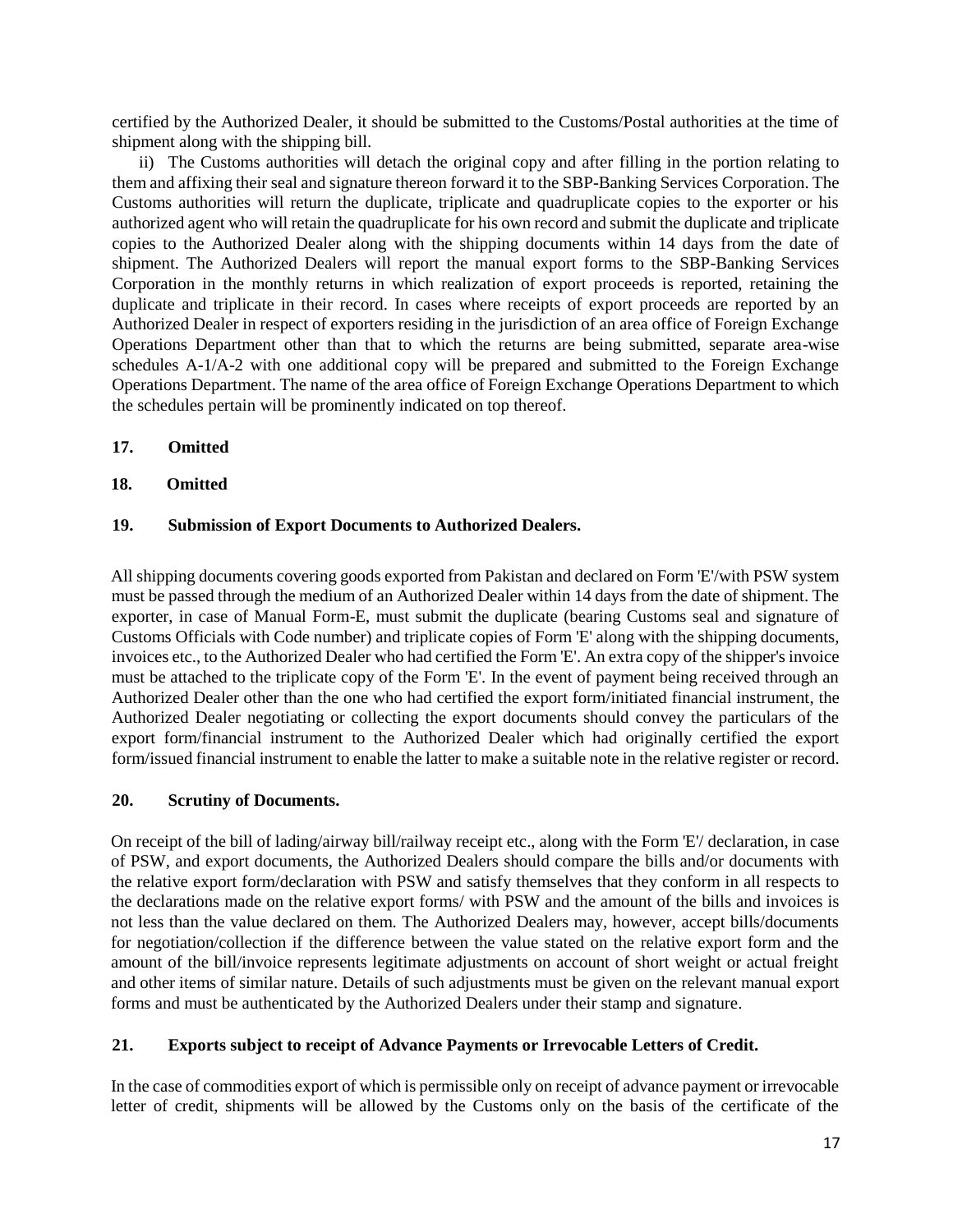Authorized Dealer on the export forms/Financial Instrument with PSW to the effect that either advance payment or irrevocable letter of credit has been received covering export of the goods mentioned on the export form/declared with PSW.

## **22. Omitted**

# **23. Part Drawings and Advance Remittances.**

i) If it is customary in any particular trade for exporters to draw bills for only a percentage of the invoice value and to receive the balance after arrival of the goods at destination, Authorized Dealers may negotiate/collect bills in the part amount provided they obtain an undertaking from the exporters that they will realize the balance within the prescribed period. It is the responsibility of the Authorized Dealers to follow up each such case and to ensure that the balance amount is also realized within the prescribed period. This exemption will not, however, apply in the case of shipments of those goods which are subject to either 100% advance remittance or to the opening of irrevocable letter of credit for the full amount of the export.

ii) When a part of the invoice value has been received in advance by the shippers, the Authorized Dealers when negotiating/collecting documents for the balance should certify on the triplicate copy of the export form that part of the amount had been received by them in advance quoting reference to the return in which the receipt was reported on an "Advance Payment Voucher" (Chapter 22).

iii) In both the above cases the triplicate copy of the export form should be kept outstanding by the Authorized Dealer until the full value of the export has been received. The advance payment voucher and its utilization shall be reported to SBP as per prescribed procedure through ITRS.

# **24. Short Shipment.**

In case of exports through Manual Form-E, where a portion of a consignment is short shipped and the exporter consequently draws a bill or prepares an invoice for a quantity less than that declared on the relevant export form, he should produce a notice of short shipment on the prescribed form duly certified by the Customs along with the shipping documents. In such cases, Authorized Dealers should negotiate/collect the shipping documents on the basis of short shipment notice. The Authorized Dealer will report the realization of full value of the goods shipped in the monthly returns. If the exporter fails to produce the short shipment notice along with the export documents, the Authorized Dealer may negotiate/accept the documents for collection but report full particulars of the case to the SBP-Banking Services Corporation. The Authorized Dealer should, however, continue to follow up the case with the exporter for submission of short shipment notice.

# **25. Shipments Shut-out Entirely.**

(i) In case of export through Manual Form-E, where a shipment to be made by a particular vessel is entirely shut-out and reshipped by another vessel, the exporter should apply on the prescribed form in duplicate to the Customs for permission to alter the name of the vessel on the relative export form and the shipping bill.

(ii) In case of export through Manual Form-E, where a shipment is entirely shut-out and is not being reshipped immediately by another vessel, the exporter should give a notice to the Customs in the prescribed form in duplicate. It will be the responsibility of the exporter concerned to produce to the Authorized Dealer who had certified the export form, a copy of the shut-out notice duly certified by the Customs within 21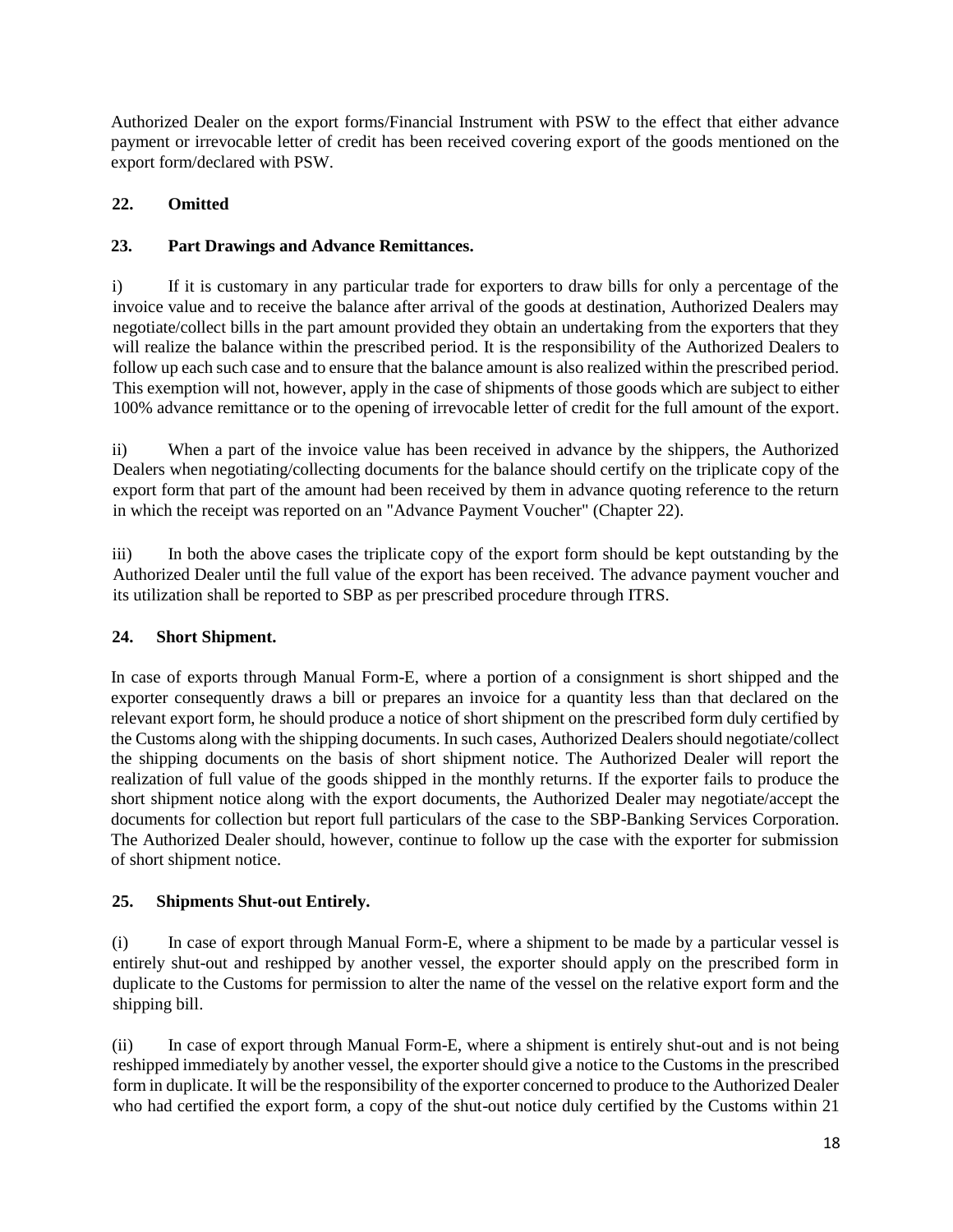days from the date of certification of the export form. On receipt of the shut-out notice, the Authorized Dealer should treat the relevant export forms as cancelled.

## **26. Shipment lost or damaged in Transit.**

i) If shipments from Pakistan are lost in transit for which payment has not already been received, the Authorized Dealers must see that an insurance claim is made immediately upon receipt of such information from the exporter. The details of such export shipments should be sent to the SBP-Banking Services Corporation for closure of Form-E under a separate covering letter giving the following particulars and bearing running serial number:

- (a) Name of the insurance company with which goods were insured.
- (b) Amount of insurance and its currency.
- (c) Place where claim is payable.

ii) The Authorized Dealer who has undertaken the export transaction should pursue the matter with the shipper and ensure that in each case the exporter has received the insurance claim and produces encashment certificate, in cases where claims are paid in foreign currencies and Rupee payment certificate where settlements are made in Rupees. These certificates should be forwarded by the Authorized Dealer to the SBP-Banking Services Corporation giving reference of relative export forms/ declarations with PSW.

# **27. Advance Remittances against Exports.**

i) In case of remittance received in advance for goods to be exported from Pakistan, Authorized Dealers should obtain a certificate in duplicate/ electronic form from the beneficiary on the Advance Payment Voucher (Appendix V-14) declaring the particulars of the intended export, before disbursing the amount.

ii) The Advance Payment Voucher shall contain a Unique Identification Number (UIN) for each voucher. The UIN will consist of four parts, all separated by hyphen. First part is of Bank code, followed by branch code and then six digits of period (YYYYMM) followed by the serial number of the issuance of APV in chronological order. The complete record of Advance Payment Vouchers issued by ADs and its utilization there against shall be kept by respective branches and Head/Principal Office of Authorized Dealers.

iii) The Authorized Dealers shall take all possible measures to verify the bona-fides of the exporter and genuineness of the transaction while processing the export advance payment. The Authorized Dealers shall obtain a copy of the firm contract/purchase order/proforma invoice/indent etc. against the respective advance payment.

iv) The Authorized Dealers shall follow up with the exporter to ensure that shipment of goods against the advance payment is made within one year from the date of receipt of advance payment in accordance with the details mentioned on the Advance Payment Voucher.

v) In case advance payment is received from an entity other than the consignee, the Authorized Dealers shall ensure the same is verified through a swift message or underlying contract and the related risks, including the risk of under/over invoicing are adequately addressed.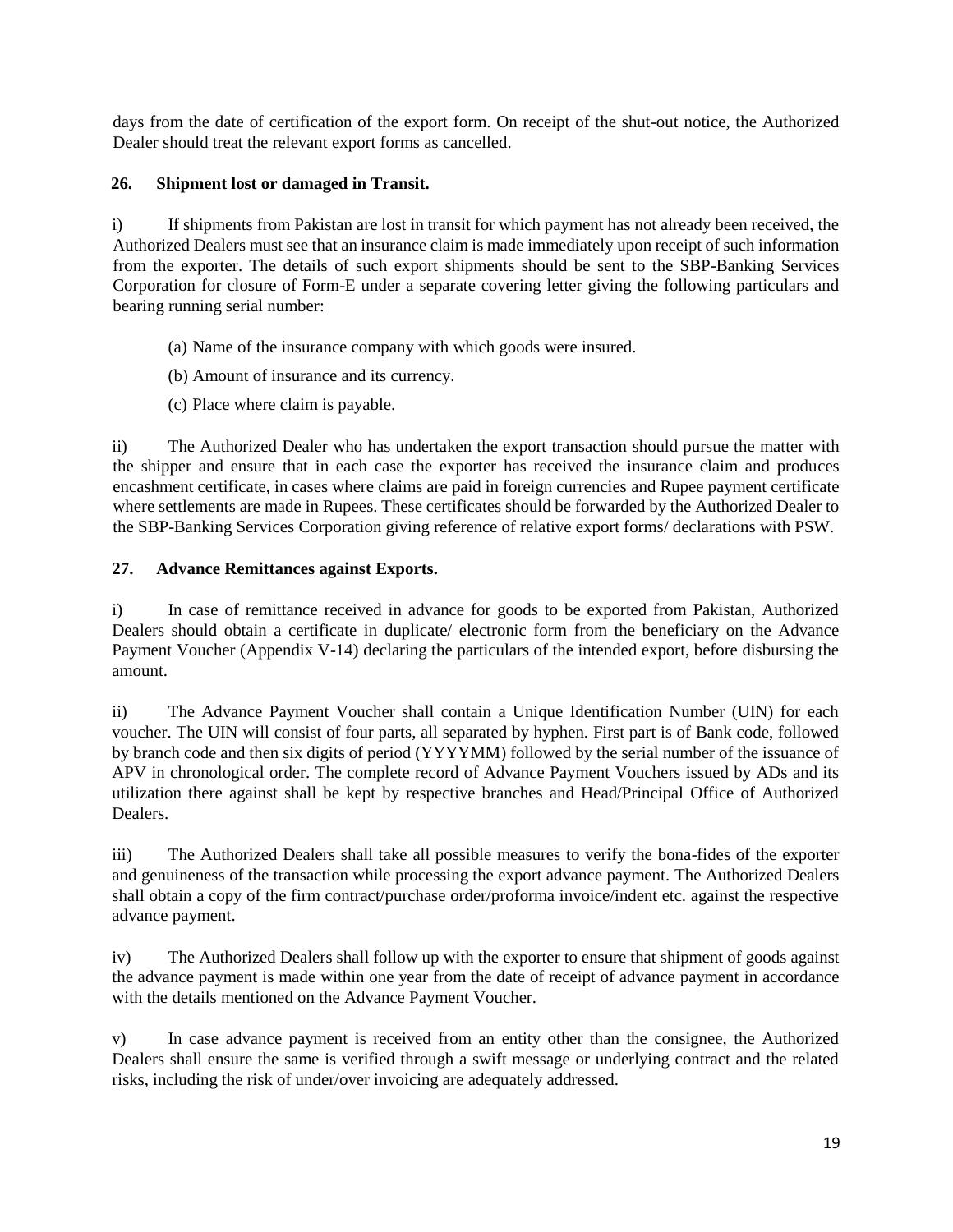vi) All copies of the Advance Payment Voucher shall be authenticated by the Authorized Dealer. The original shall be returned to the exporter for production at the time of certification of Form 'E' in case of Manual Form-E/EFE. However, in case of processing of transaction through PSW, the Authorized Dealer shall share financial instrument through EDI with PSW at the time of receipt of advance payment. The Authorized Dealer shall retain the electronic/ duplicate copy of Advance Payment Voucher in their record and ensure efficient follow up with the concerned exporter in order to ensure that shipment(s) are completed within the stipulated time period. The advance payment voucher and its utilization shall be reported to SBP as per prescribed procedure through ITRS.

vii) The particulars of Form(s) 'E' viz. date of certification, value for which 'E' Forms certified or detail of financial transaction in PSW and progressive un-utilized balance (where more than one Forms 'E' are certified) shall be endorsed on the duplicate copy of/ recorded electronically on the Advance Payment Voucher.

viii) In case the exporter is unable to make shipment of goods against advance payment within the above stipulated time, the exporter through its Authorized Dealer will approach Foreign Exchange Operations Department, SBP-BSC Head Office, Karachi requesting for extension in shipment period along with tenable justification, supported by documentary evidence.

## **28. Omitted.**

## **29. Export on D.A. /T.R. Basis - Non-Payment by Foreign Buyers.**

In case of exports on firm contract on D.A. or T.R. basis, Authorized Dealers, before certifying the export form/ sharing financial instrument with PSW, should ensure that the foreign buyer is of sound financial standing and enjoys good repute. Despite aforesaid precaution, if a foreign buyer refuses to accept the goods, the exporter should either make immediate arrangements for shipping the goods back to Pakistan or alternate buyer found with the approval of the SBP BSC. However, prior approval of the SBP BSC will not be necessary in cases where the consignment initially refused is taken up finally by the original consignee or an alternate buyer found provided that payment for the consignment is not less than 90% of its original value minus actual demurrage charges, if any. In those cases where the foreign buyers default in making payment after taking delivery of the goods against their acceptance of the bill or T.R., Authorized Dealers shall consider the possibility of initiating legal action against the foreign buyers for recovery of export proceeds. To this end, Authorized Dealers should make arrangements for obtaining a suitable undertaking from the exporters at the time of certification of the Form 'E'/ sharing financial instrument in PSW for firm sales on D.A. or T.R. basis so that there is no hitch in initiating legal action in those cases where the foreign buyers have defaulted.

## **30. Verification of Export Proceeds Realization Certificate.**

Sometimes exporters are required to produce to the Government Departments evidence of exports and the realization of their proceeds. In such cases, the concerned government department/agency may request to the Authorized Dealers for verification of the proceeds realized against the exports. The Authorized Dealers in such cases may provide the required verification to the concerned government department/ agency as per the prescribed form (Appendix V-17).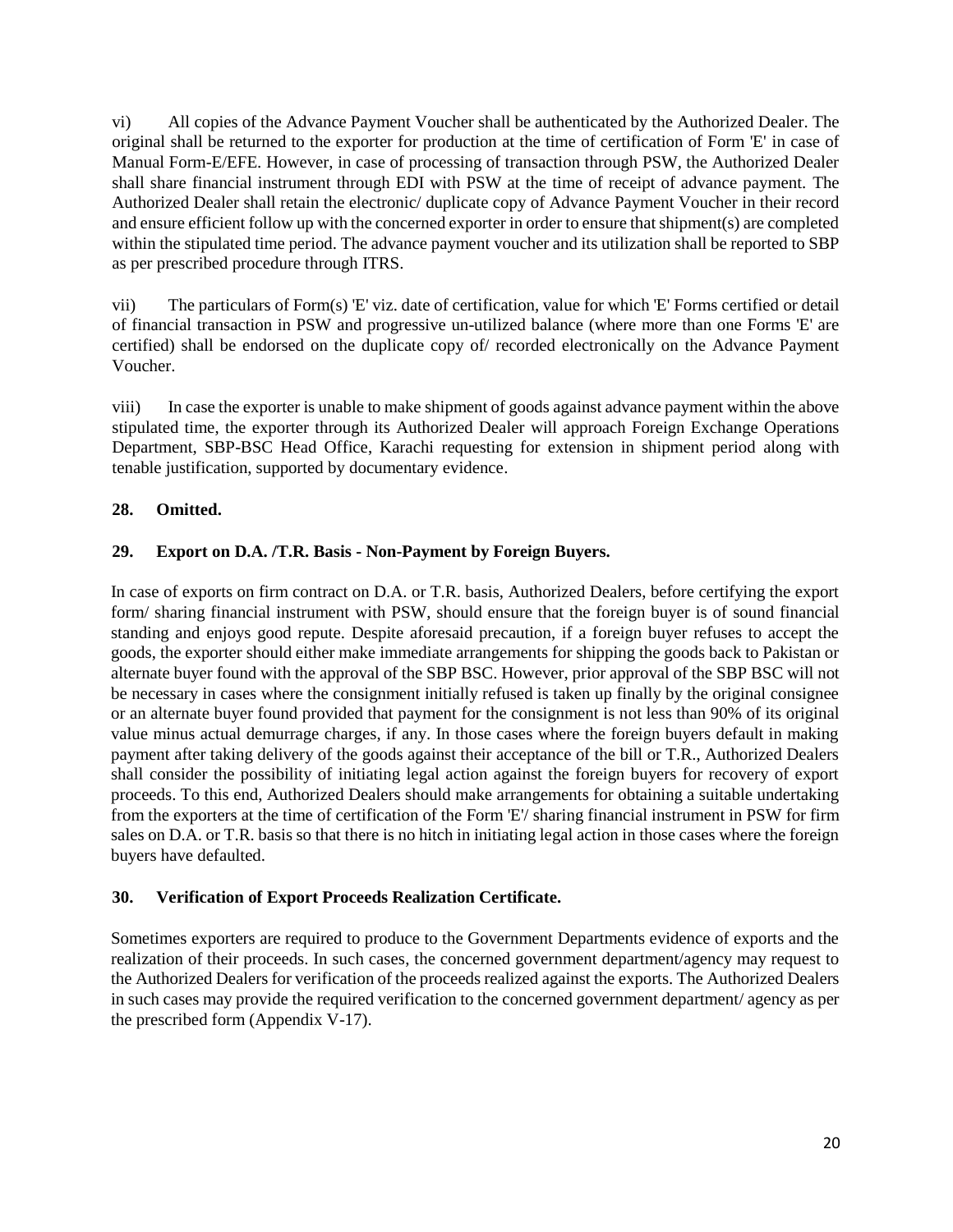### **31. Issuance of Export Proceeds Realization Certificate.**

Authorized Dealers may issue Proceed Realization Certificate (PRC) to the exporter upon realization of export proceeds. In case of loss of original export proceed realization certificate, the concerned Authorized Dealer, on an application made by its customer, may issue duplicate thereof on the basis of undertaking given by the customer in the prescribed form (Appendix V-18). The word "Duplicate" will be prominently marked in indelible ink at the top of such certificates. Issuance of duplicate export PRC will not be required after the issuance of Electronic Proceeds Realization Certificate (ePRC) to the exporter, as per prescribed format, by the Authorized Dealers.

## **32. Payment of Freight in Rupees.**

i) Carrier companies will not accept payment of freight in Rupees on cargo shipped on 'freight prepaid basis unless the exporter produces to them a certificate from an Authorized Dealer in the form given below:

"CERTIFIED that 'E' form No./ financial instrument No. …………………………in respect of shipment to be made by Messrs (Name of Exporter) ………………………… has been stamped/ issued to the effect that the documents in respect of the shipment under this 'E' form/ financial instrument shall be negotiated/accepted only if these are drawn on freight pre-paid basis ".

ii) Before issuing the above certificate, Authorized Dealers will ensure that the shipping documents have been negotiated/accepted only when these are drawn on freight pre-paid basis.

The carrier companies will invariably submit to the Authorized Dealer, through whom remittance of surplus freight collection is desired to be made, with the freight manifests the aforesaid bank's certificates along with the relevant transport document, which should be arranged according to the entries appearing in the freight manifest.

## **33. Reporting of Overdue Cases.**

i) The State Bank has prescribed the period within which full foreign exchange value of the exports must be realized. Non-realization or delay in realization of the export proceeds without the prior permission of the State Bank constitutes an offence and renders the exporters liable to action under the Act.

ii) To enable the State Bank to review the position of all outstanding export bills, the Head/Principal Offices of Authorized Dealers will furnish to the SBP-Banking Services Corporation every month the following statements:

- (a) Statement in the prescribed form (Appendix V-20) containing particulars of those export transactions, which have become overdue during the month under report. Authorized Dealers will not be required to report such overdue export bills to SBP-BSC where the proceed are realized in the subsequent month prior to the reporting date.
- (b) Statement in Appendix V-21 showing particulars of those cases which were reported by Authorized Dealers as overdue in the previous statements but the items are deleted from their books during the month under report either due to realization of the proceeds or under instructions from the State Bank/SBP-Banking Services Corporation.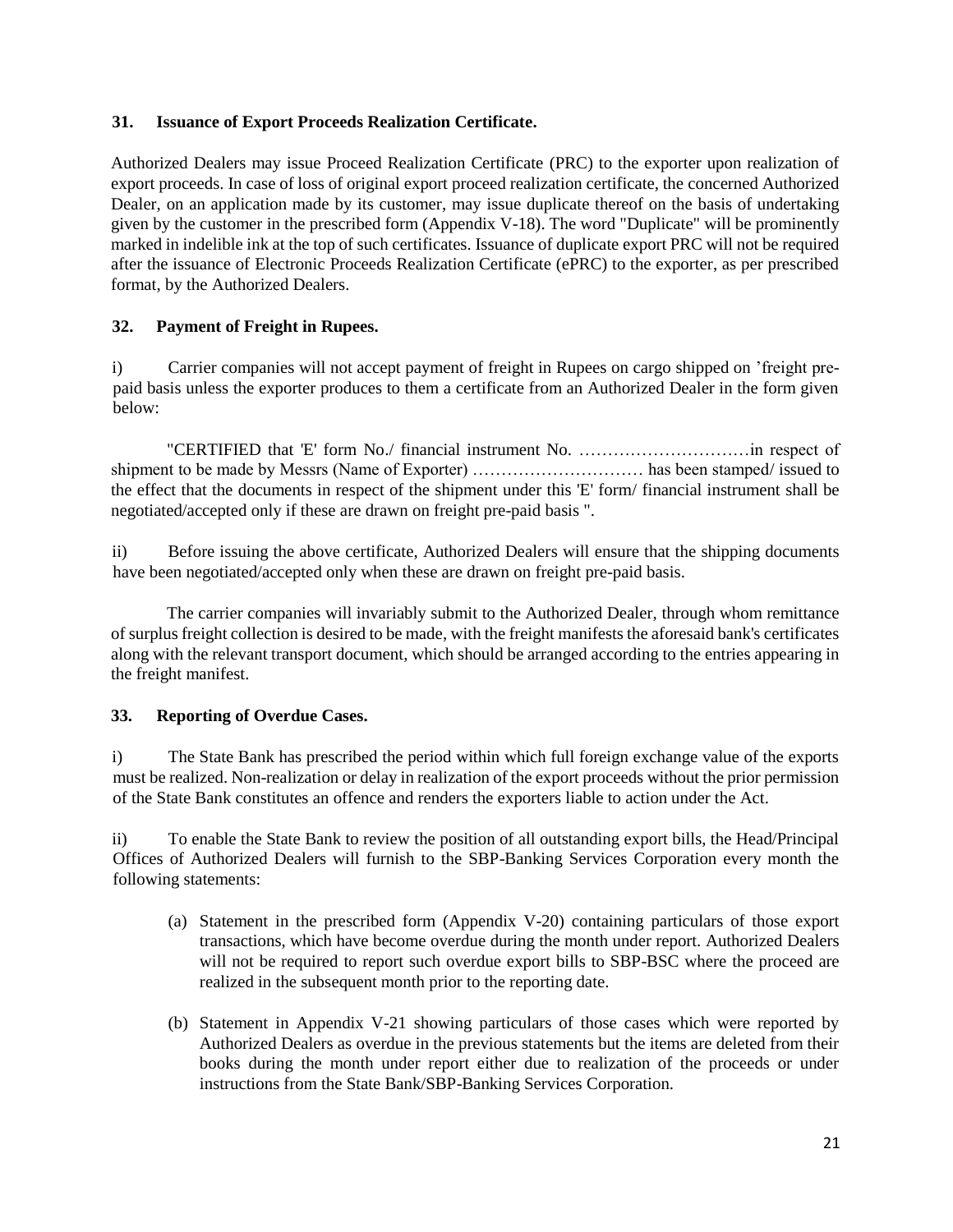The Head/Principal Offices of Authorized Dealers are required to furnish above statements in Appendices V-20 and V-21 to SBP-Banking Services Corporation on Data Acquisition Portal 4 (DAP4) by the 15<sup>th</sup> of each month as per instruction issued by FEOD, SBP-BSC.

## **34. Export of Jewellery, Precious or Semi-Precious Stones.**

Export of gold Jewellery/precious and semi-precious stones will be allowed in accordance with the procedure notified by the Government of Pakistan and the instructions issued by the State Bank from time to time.

## **35. Remittance of Export Commission, Brokerage & Discount and Retention of Export Proceeds in Exporters Special Foreign Currency Account.**

i) Authorized Dealers are permitted to allow payment of commission/brokerage/discount, due to foreign importers or agents, by exporters, based on FOB value of goods realized/ value of advance payment received in Pakistan, at the following rates:

|     | <b>Type of Goods</b>           | <b>Maximum</b> rate of<br>commission etc. |
|-----|--------------------------------|-------------------------------------------|
| (a) | Books, journals and magazines. | Up to $33\frac{1}{3}\%$                   |
| (b) | Pharmaceutical products        | Up to $15%$                               |
| (c) | Cement                         | Up to $5\%$                               |
| (d) | Cotton                         | Up to $2\%$                               |
| (e) | All other goods.               | Up to $10\%$                              |

Cases not covered by the above instructions should be referred to Exchange Policy Department, SBP with full facts and documentary evidence necessitating the payment of commission at a higher rate.

ii) Authorized Dealers can allow payment of commission etc., upto the above extent without the prior approval of the State Bank, as under, after satisfying themselves that the payment is in conformity with the relevant agreement between the exporter and the buyer/agent abroad:

(a) By deduction from the invoices where payment is to be made to the foreign buyers themselves. In such cases the net amount realized will only be reported as "Purchase".

(b) By instructing the negotiating bank abroad that the amount of commission etc., may be paid by them to the agents direct out of the proceeds of the bill. In such cases the Authorized Dealers should report the full export proceeds of the bill as "Purchase" and the amount of commission should be reported as "Sale".

(c) By remittances from Pakistan, when the full export proceeds are received, within five working days of the receipt of funds by Authorized Dealer (value date of Nostro Account). The Authorized Dealers should report the full export proceeds of the bill as "Purchase" and the amount of commission remitted should be reported as "Sale".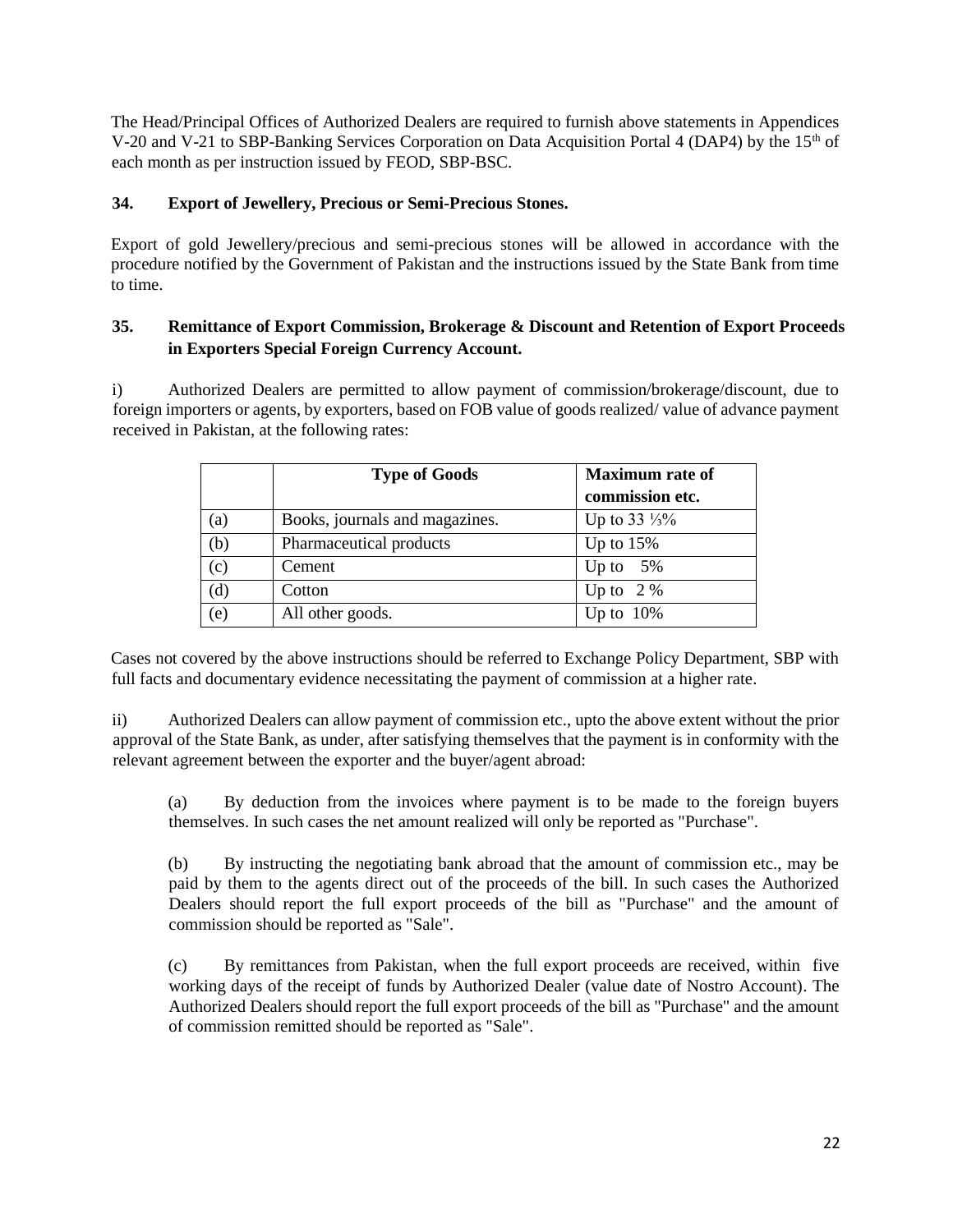$iii)$  ${}^{6}$ In cases where the exporter is not required to pay any commission or where the amount of commission required to be paid is less than the prescribed limit of FOB value of goods realized, as stated in para 35(i), such amounts of commission/ differential can be retained in Exporter's Special Foreign Currency Account with the Authorized Dealers in Pakistan. The funds available in these accounts may be utilized for making different types of payments abroad, as prescribed at Para 40 of this chapter. Any other deposits, whatsoever the nature, will not be accepted for credit to such foreign currency accounts. The facility is also available where export proceeds are realized under ACU Arrangement.

Authorized Dealers shall ensure that the aforesaid special foreign currency accounts are only opened by genuine exporters. In this respect, Authorized Dealers must follow their standard operating procedures for opening and maintenance of such accounts and ensure compliance of all related KYC and CDD requirements/ foreign exchange regulations. Further, such accounts shall be fed with prescribed portion of export proceeds and utilized by the exporters for permissible/legitimate purposes related to exports only. Therefore, the balances held in such accounts cannot be utilized for any other purpose. However, the funds available in these accounts can be converted into PKR at any time upon request of the customer.

## **36. Export of Services.<sup>7</sup>**

Authorized Dealers may allow the exporters, including freelancers, of all types of legitimate services to retain 35% of their net foreign exchange earnings in 'exporters' special foreign currency accounts' with them. These may include inter alia financial, wholesale and retail distribution, logistics and transportation, storage and communications, tele-communication, information technology (IT) and IT enabled services (ITeS), medical, educational, engineering, real estate development, tourism, technical testing and consultancy services. The funds available in these accounts may be utilized for making different types of payments abroad, as prescribed at Para 40 of this chapter, and can also be converted into PKR any time upon request of the customer.

#### **37. Retention of a part of incremental export earnings.**

Those exporters who post at least 10% growth in their net foreign exchange earnings in terms of US dollar over the last financial year's export performance may be allowed by the Foreign Exchange Operations Department, SBP-BSC, Head Office, Karachi to retain 50% of their additional export earnings in their foreign currency account maintained with Authorized Dealers in Pakistan. For claiming this facility, the Exporter will prepare a Bank-wise statement in the prescribed form (Appendix V-22) showing the performance of previous financial year and current financial year. They are also required to submit a consolidated statement in the prescribed form (Appendix V-23) to the Foreign Exchange Operations Department along with Appendix V-22 in original for issuance of formal permission to the exporter to retain 50% of their additional export earnings in their foreign currency account from their future export earnings in the designated bank. This facility will be available in addition to the one available in terms of paragraph 35 (iii) ibid.

#### **38. Omitted.**

<sup>6</sup> EPD Circular Letter No. 02 dated February 19, 2021

<sup>7</sup> EPD Circular Letter No. 02 dated February 19, 2021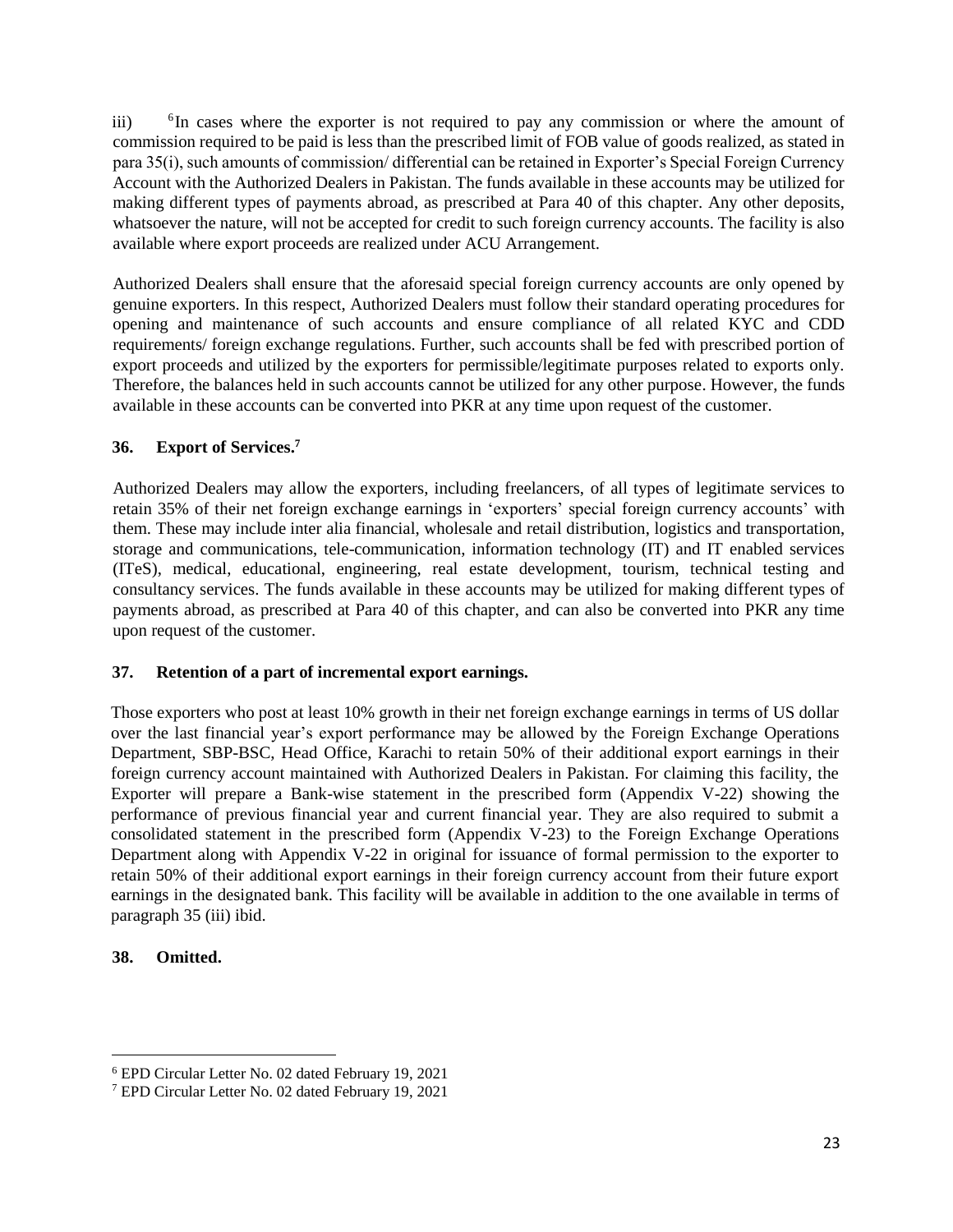#### **39. Business-to-Consumer (B2C) E-Commerce Exports<sup>8</sup>**

### i) **Forms Prescribed for Declaring E-Commerce Exports**

As per Federal Government Notification No. I(6)-ECS/48, dated the July 1, 1948, a declaration is required to be furnished by the exporter at the time of exports to the Collector of Customs that an amount representing the full export value of the goods has been or will be disposed of in a manner and within a period specified by the State Bank of Pakistan. In case of e-commerce exports, the declaration required to be furnished by the exporter shall be filed by the courier, in the prescribed format, on behalf of the exporter in the E-Commerce export module of the WeBOC. For exports other than through E-Commerce module of WeBOC, Form-E shall continue to be issued by Authorized Dealers at the request of the exporters as per the existing prescribed instructions.

ii) **Registration/ Due Diligence of the E-Commerce Exporters in WeBOC by Authorized Dealer** Authorized Dealer, upon receipt of request along with an undertaking from the exporter as per **[Annexure-](https://www.sbp.org.pk/epd/2020/FEC7-Annex-A.pdf)[A,](https://www.sbp.org.pk/epd/2020/FEC7-Annex-A.pdf)** shall register the exporter in the B2C E-Commerce module in WeBOC after performing the due diligence of the customer, as per applicable instructions on managing ML / FT risk.

### iii) **Shipment in WeBOC through Couriers registered by Pakistan Customs**

The exporter shall submit their export consignment along with required details to any courier of their choice, registered with Pakistan Customs in WeBOC. The courier handling the export shipment shall file the Goods Declaration in WeBOC to Pakistan Customs on behalf of the exporter. Each individual consignment shall be identified on the basis of unique House Airway Bill (HAWB) Number as per the format prescribed by Pakistan Customs. The value of each consignment should be based on the actual price of the product as per the invoice issued to customer and must not exceed USD 5,000. The detail of export shipments shall be accessible to the Authorized Dealer in the E-Commerce profile of the exporter in WeBOC after the shipment of goods from Pakistan.

#### iv) **Method and Period for Realization of Export Proceeds**

Full export value of goods exported from Pakistan and declared to the Customs authorities by courier companies on behalf of E-Commerce exporters, adjusted for any permissible discount as per sub-para vi below, should be received on the due date for payment or within 60 days from the date of shipment, whichever is earlier. The export proceeds should be received from abroad by an Authorized Dealer, through banking channel or international payment scheme/gateway, either in foreign currency, in which the Authorized Dealer maintains accounts, or in Pakistan Rupee from Non-Resident Rupee Account Repatriable or NRP Rupee Value Account.

## v) **Monthly Reconciliation Statement of E-Commerce Exporters**

Exporter shall be required to submit a monthly statement to the Authorized Dealers, in physical/electronic form, giving details of proceeds realized against the export shipments as per prescribed format given at **[Annexure-B](https://www.sbp.org.pk/epd/2020/FEC7-Annex-B.pdf)** along with the relevant invoices. The Authorized Dealer will use the data provided in the format to mark the realization of outstanding export shipments in WeBOC, as per procedure given in subpara vii below. The statement shall be submitted by the exporters within five (5) working days from the end of month to which the statement pertains. Authorized Dealer would promptly follow up with the exporter if the statement is not submitted as per prescribed timeline.

<sup>8</sup> FE Circular No. 7 dated December 2, 2020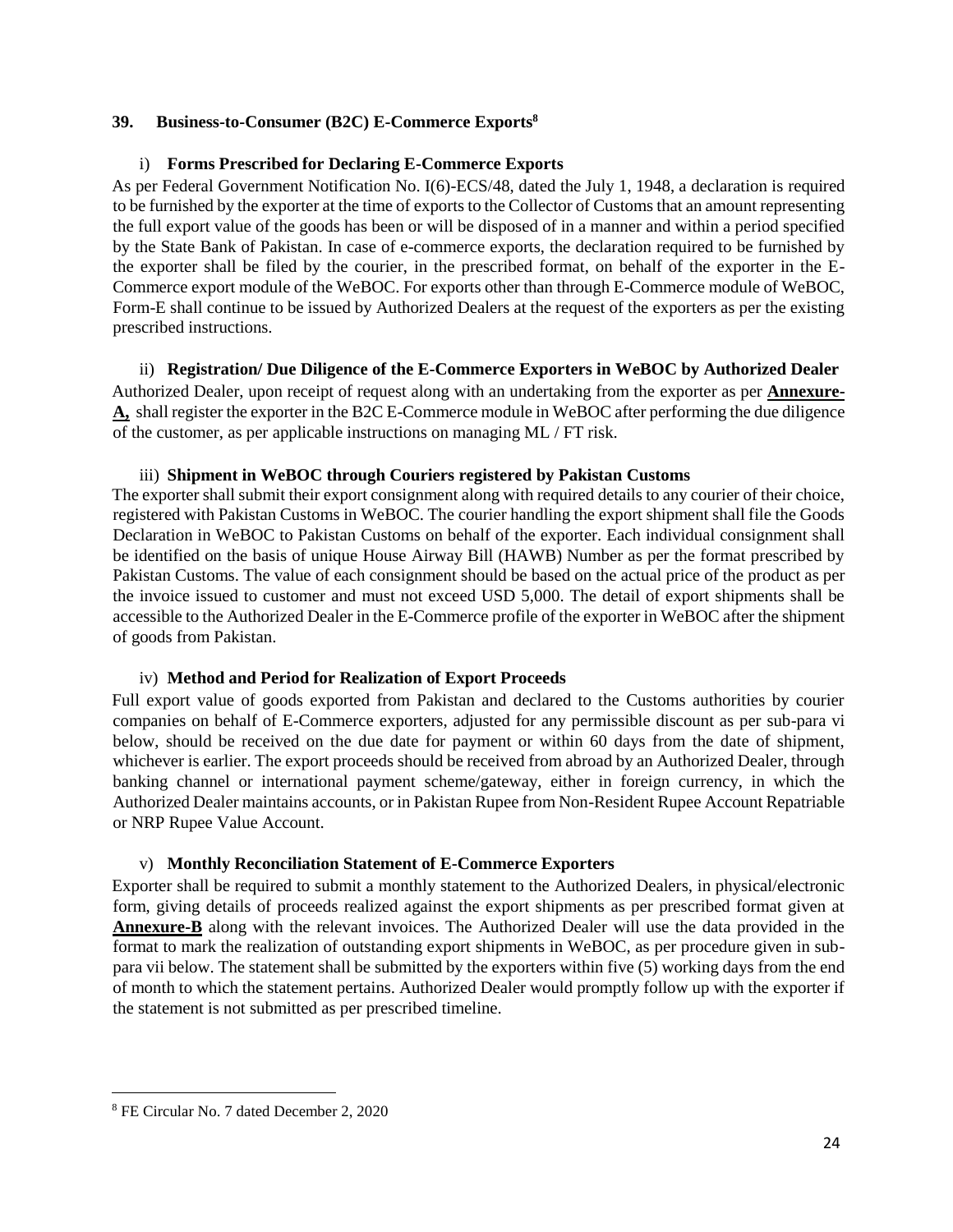## vi) **Remittance of Foreign Expenses and Retention in Exporters' Special Foreign Currency Account**

Authorized Dealers are permitted to allow payment of commission/charges/discounts/bank charges due to foreign importers/agents/financial institutions by E-Commerce exporters in Pakistan up to 10% of the invoice value of goods. In cases where the exporter is not required to pay any of the above expense or pay an amount less than above mentioned maximum permissible limit such amounts of commission/discount etc. or differential, not exceeding the 10% limit, can be retained in exporter's foreign currency retention account with Authorized Dealers in Pakistan. The funds held in such foreign currency accounts can be used by the exporters for settlement of overdue/ shortfall in export proceeds, replacements etc., and other permissible purposes as per para 40 of this chapter.

## vii) **Realization against E-Commerce Export Shipments**

Authorized Dealer will record proceeds realization against each HAWB in E-Commerce Bankers' Credit Advice (BCA) module in WeBOC through the following options:

- a) Settlement against 100% Realization.
- b) Settlement with discount/commission etc. (up to 10%).
- c) Settlement with Proceeds from Exporters Special Foreign Currency Retention Account including partial/ short realization.
- d) Settlement against Advance Payments.
- e) Settlement against replacement/ repaired/ faulty goods.

#### viii)**Handling of Overdue Cases**

- a) Authorized Dealers shall monitor the non-realization or delay in realization of export proceeds by E-Commerce exporters beyond the prescribed period of 60 days from the date of shipment of goods through WeBOC.
- b) In case the outstanding export bills aggregating to USD 20,000/- or above are not realized within 60 days from the date of shipment (as per WeBOC data), as at the end of respective month, Authorized Dealer shall mark the exporter's status as 'Suspended' in the E-Commerce module of WeBOC. This 'Suspended' status shall be marked by 15th of the following month after taking into account the monthly statement of proceeds realization filed by the exporter, as per Para v above. This would debar the exporter from further exports through E-Commerce module.
- c) The status of exporter may be restored by Authorized Dealer to 'Active' in the WeBOC at any time during the month subject to realization of outstanding export bills, unrealized for 60 days or more from the date of shipment, provide the aggregate amount of such outstanding bills becomes less than USD 20,000/-.
- d) In case of non-realization or delay in realization of export proceeds beyond 90 days from the date of shipment (as per WeBOC data), as of month end date, the same shall be reported as 'overdue' to SBP-Banking Services Corporation (**[Annexure C](https://www.sbp.org.pk/epd/2020/FEC7-Annex-C.pdf)**), as per guidelines prescribed in Para 33, Chapter 12 of FE Manual. However, the shipments overdue on month end and subsequently marked realized in the WeBOC, on the basis of monthly proceeds realization statement submitted by the exporter, should be excluded from such reporting.

#### ix) **Reporting by Authorized Dealers**

Authorized Dealers shall ensure proper reporting of E-Commerce exports, on prescribed schedule-JO/3 under the below mentioned purpose codes in their monthly foreign exchange returns to the State Bank.

| <b>Purpose Code</b> | <b>Description</b>                          |  |  |  |
|---------------------|---------------------------------------------|--|--|--|
| 9707                | Remittances received for provision of goods |  |  |  |
|                     | under e-commerce transaction                |  |  |  |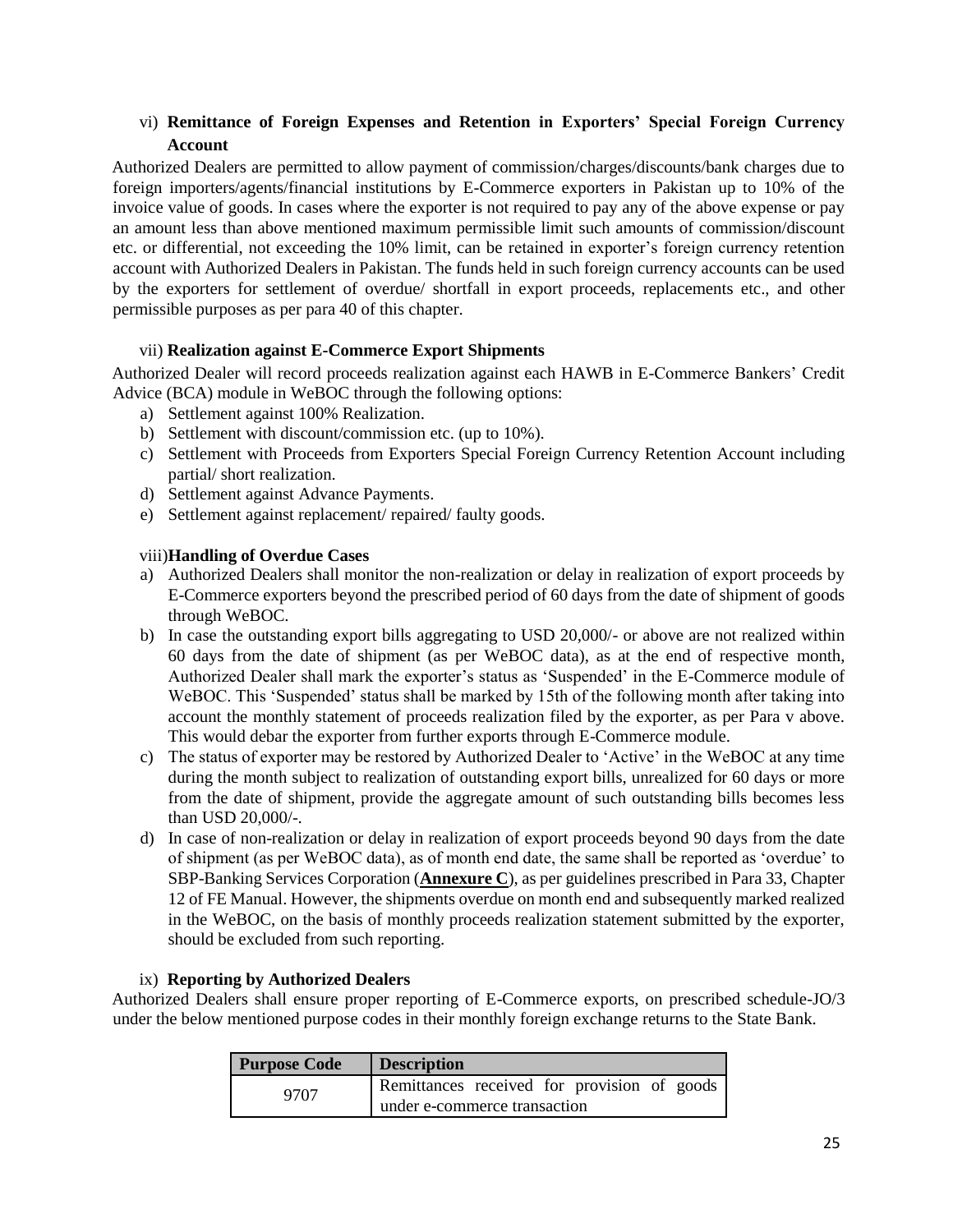## **40. Utilization of Funds held in Exporters' Special Foreign Currency Account<sup>9</sup>**

Authorized Dealers may allow exporters of goods and services to retain prescribed percentage of their export proceeds in Exporters' Special Foreign Currency Account, as enunciated in Paras 12 (ii), 35 (iii), 36 and 37 of this chapter. Authorized Dealers may allow the exporters to utilize the funds available in this account for the purposes stated below, without prior approval of SBP, except where specifically mentioned otherwise:

- i) Payment of commission/discount to the overseas agents/buyers;
- ii) Shortfall in realization up to 10% of the FOB value of export proceeds realized, subject to submission of sufficient documentary evidence for short realization to the satisfaction of concerned Authorized Dealer. Any shortfall exceeding 10% limit may also be adjusted through this account subject to the adjudicating process in terms of Section 23B of FERA.
- iii) Payment abroad against collection of commercial intelligence, purchase of designs/patterns, market studies, bonafide export claims.
- iv) Payment for fee/expenses related to advertisement, promotion, publicity, marketing, brand building, shelf spacing etc. of products abroad through third party agent, e-commerce platforms or through company's own subsidiary/liaison/marketing office abroad.
- v) Subscription fee for participation in foreign exhibitions, fairs for promotion/marketing of company's products;
- vi) Payment to foreign consultant for acquisition of services from abroad in relations to enhancing exports of goods/services;
- vii) Payments for hotel booking and other travel expenses abroad, in lieu of official visits of company's employees/ directors;
- viii) Payment for warehousing services including insurance of goods warehoused through third party agent or through company's own subsidiary/liaison/marketing office abroad;
- ix) Payment of lab testing charges, audit/inspection/certification charges, logistics/other charges for clearance of goods at destination port, as per the terms of contract;
- x) Payment of debit notes to importer for chargebacks / penalties or any other charges incurred by the importer on behalf of the exporter;
- xi) Refund of advance payment received against goods/ services on account of cancellation of the underlying contracts within one year from date of receipt of advance payments.
- xii) Payments for registration of patents, copyrights, drug registration, license fee etc.
- xiii) Payment for import of IT equipment and software by software exporters, subject to compliance with applicable Import Policy Order and related laws/regulations issued by any government department and SBP;
- xiv) Payment for acquisition of digital services from abroad in accordance with the provisions of Para 14A, Chapter 14 ibid;
- xv) Operational expenses of liaison/ marketing/ representative offices abroad of local companies in accordance with the provisions of Para 13, Chapter 20 ibid;
- xvi) Investment abroad by residents in accordance with the provisions of Para 13, Chapter 20 ibid

<sup>9</sup> EPD Circular Letter No. 02 dated February 19, 2021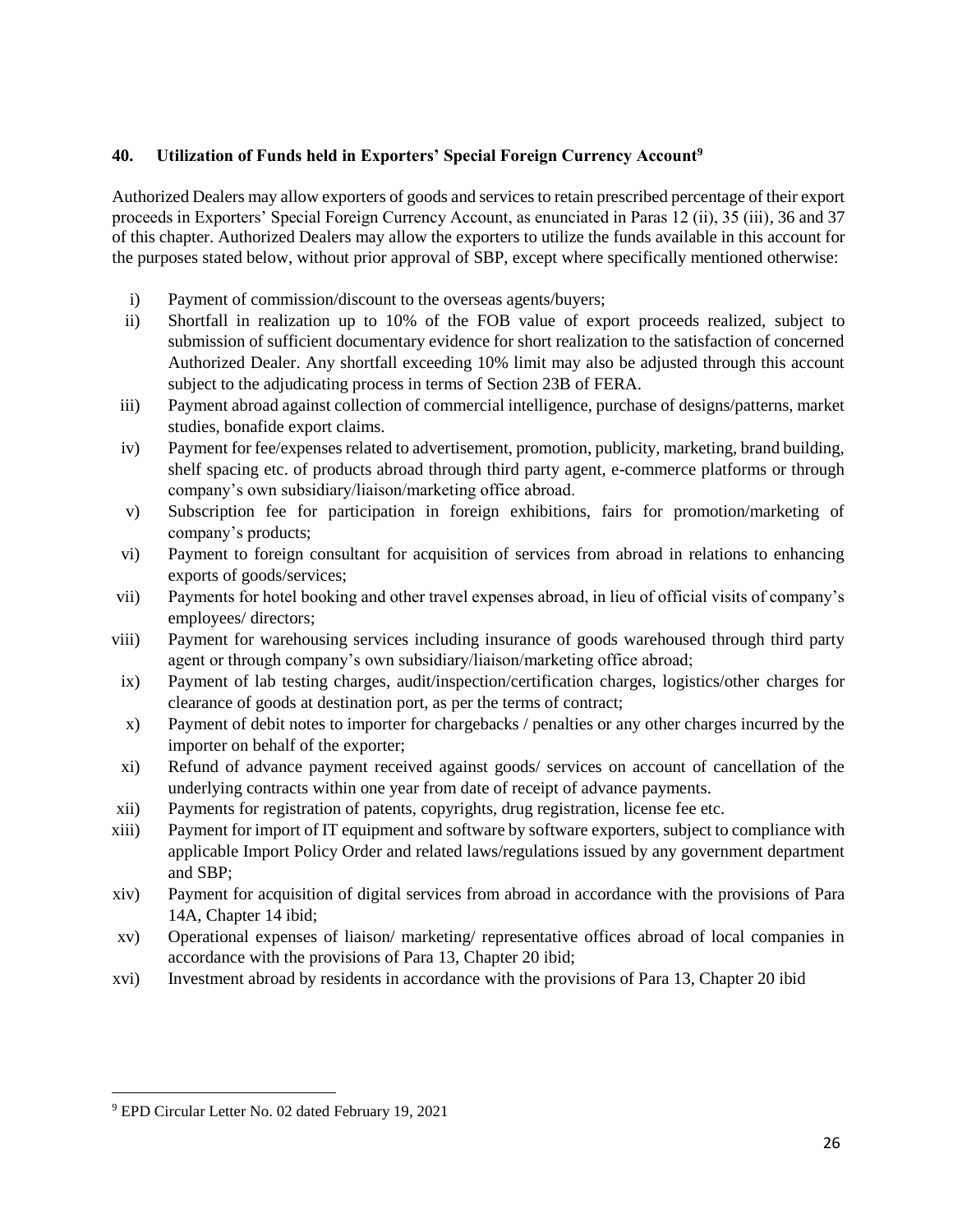#### **41. Framework for Exports of Goods under Business to Business to Consumer (B2B2C) Model**

In order to facilitate the exports of goods from Pakistan for sale through international platforms under Business to Business to Consumer (B2B2C) model, following regulatory framework has been developed to be followed by the Authorized Dealers and the relevant exporters:

### i) **Customer Registration with Platform**

Authorized Dealers shall obtain, inter alia, the documentary evidence of registration of the exporter with the international platform. Electronic Form-E/ Financial Instruments issued against such exporters shall be issued with remarks B2B2C exports.

### ii) **Exports of Goods under Open Account**

The goods under this framework will be exported to a 'Consignee', who may not be ultimate buyers of the goods rather providing the warehousing services. Authorized Dealers may allow exporter to make shipping documents in the name of the consignee, which may be foreign marketplace or company's own warehouse or third party warehousing services provider, and dispatch the same directly to the consignee or its agent in the country of final destination. Authorized Dealers for this purpose shall issue a certificate as per [Appendix](https://www.sbp.org.pk/epd/2020/Appendix-V-12A.pdf)  [V-12A](https://www.sbp.org.pk/epd/2020/Appendix-V-12A.pdf) to the carriers (ships, airlines, trucks, railways etc.). In this regard, Authorized Dealers shall obtain copy of the contract/agreement entered into between the exporter and the consignee for provision of warehousing services.

### iii) **Method of Realization of Export Proceeds**

The value of exports proceeds, as declared by exporters on goods declaration/declaration filed in/with WeBOC/PSW, can be received from abroad by an Authorized Dealer through i) banking channel directly; ii) International payment scheme/gateway; iii) In Pakistan Rupee from repatriable account of a non-resident.

## iv) **Period of Realization of Export Proceeds**

Full export value of goods exported from Pakistan must be realized by the exporter within 180 days from date of shipment of goods. In case of non-realization of export proceed within 180 days, Authorized Dealers shall follow up with the exporters asking reasons for non-realization of exports proceeds and the expected time period for realization. However, in case of non-realization of export proceeds within 270 days from the date of shipment, the Authorized Dealer shall report the exports as overdue to SBP-BSC as per applicable procedure.

#### v) **Settlement of Export Shipments**

In case of sale through platforms, the export proceeds realized may relate to sale of different products exported through different shipments. Therefore, it may be difficult to match the export proceeds realized with the respective shipments. Accordingly, the Authorized Dealers may settle the export shipments made for sale through a particular platform from the exports proceeds realized through that platform in order of exports shipments made following First-in First-out principle i.e. first shipment made shall be settled first and then second, third and so on. Authorized Dealers may allow the realization of exports proceeds in excess of declared value subject to due diligence/ submission of documentary evidence for the same.

#### vi) **Discounts, Payments and Retention in Foreign Currency Account**

As provided in Para 35, Chapter 12, Authorized Dealers may allow exporters to make payment of commission /fee for any services obtained from platform or third party service provider/agents/ allow discount, up to 10% of the FOB value of goods exported from Pakistan. In cases where the exporter is not required to pay any such commission/service fee or allow discount or where the amount of commission/service fee/discount is less than the prescribed limit of 10%, as mentioned above, the differential amount (10% of the FOB value less the actual amount of commission/service fee/discount) can be retained in Exporter's Special Foreign Currency Account with the Authorized Dealers in Pakistan. The